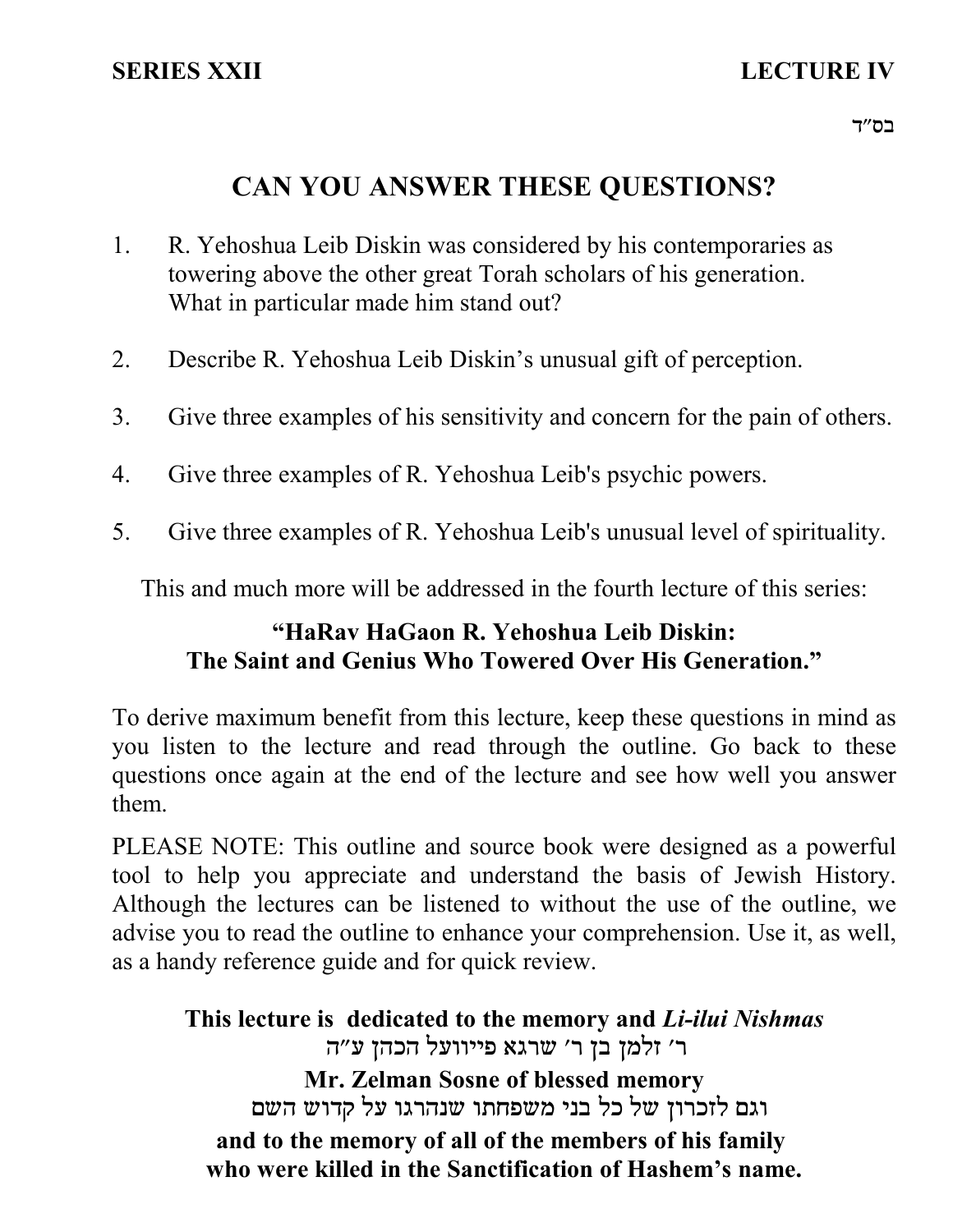## THE EPIC OF THE ETERNAL PEOPLE Presented by Rabbi Shmuel Irons

### Series XXII Lecture #4

## HARAV HAGAON R. YEHOSHUA LEIB DISKIN: THE SAINT AND GENIUS WHO TOWERED OVER HIS GENERATION

#### $\mathbf{I}$ A Colossus In an Age of Giants

 $\mathsf{A}$ 

והרי דוגמא אחת מרבות: השו"ב הקבוע של בריסק בתקופת כהונת רבנו, הרה"ג המפורסם רבי יוסף (חיים יוסף אריה פרעגר), בעל מחבר ספר מנחת יוסף, כשהוא מצטט איזה אימרה של רבינו הריהו כותב: וגאון דורנו, מאור הגולה מו"ר יהושע ליב שליט"א אבד"ק, מארי' דכולא תלמודא כו' חריפותו ובקיאותו בכל הש״ס והתוס׳ וספרא וספרי וכו׳ כמונח בקופסא, בלי חיפוש כלל, וכן בספרי הרמב״ם וד״ח טוש״ע וכל הפוסקים, ילאה הפה לספר. עמוד אש, ע׳ נ״ג, ר׳ יוסף שיינברגר

The following is but one example of many: The appointed *Shochet* (ritual slaughterer) and Bodek (inspector of internal organs of slaughtered animals) of Brisk during the time that R. Yehoshua Leib was the Chief Rabbi of Brisk, was the famed Rav and Gaon Rabbi [Chaim] Yosef [Aryeh Pregger], the author of the work, Minchas Yosef. Whenever he would quote a statement of R. Yehoshua Leib he would write, "The Gaon of our generation, the Luminary of the Diaspora, our Master and Teacher R. Yehoshua Leib, may he live a long and pleasant life, Amen. He is the master of the entire Talmud etc. His brilliantly sharp mind and encyclopedic knowledge of the entire Talmud, Tosefta, Sifra, Sifrei etc. [were awesome]. It was all at his fingertips. He never had to look up anything! He was also equally knowledgeable in the works of the Rambam, the four sections of the Tur and Shulchan Aruch and all of the later halachic authorities. The mouth just becomes worn out describing the breadth of his knowledge." Sefer Amud Aish p. 53, R. Yosef Sheinberger

 $\mathbf{B}$ 

הגאון רבי יוסף בער סאלאווייציג זצ״ל היה מזכיר את רבינו בתואר רבי או משיח ד׳ מבלי שיהגה את שמו במפורש, ובחרדת קדש. ופעם אמר אל איש שיחו, מחבר ספר ציר נאמן בזו הלשון: זה שתי שבועות שהתחלתי לערוך מכתב אל רבינו בירושלם ובכל פעם שאני לוקח את העט בידי מיד היא מרתתת. החבל יעקב, תלמידו של רבינו היה מספר שכשהיה נכנם אל הגאון רבי יוסף בער זצ"ל ומרציא לפניו מחידושי רבינו, היה אותו גאון צועד לאורך חדרו אנה ואנה ובולע את דבריו ושפתותיו לוחשות: "הה, כמה גדולים דבריו". פעם מצאו את הגאון רבי יוסף בער כשהוא שמח שמחה גדולה ופניו צוהלות מאד, שאלוהו מה טעם לשמחה זו? השיב רבי יוסף בער, "קבלתי היום איגרת מרבינו, ויום שמחה ויום טוב הוא לי". עמוד אש ע' קצ"ד-קצ"ה

HaGaon Rabbi Yosef Ber Soloveitchik, of blessed memory, whenever he would refer to [R. Yehoshua Leib] he used the title, Rebbi or Moshiach Hashem (anointed of G-d), without mentioning his actual name, and he uttered it with great trepidation. He once made the following remark to a friend, the author of the work, *Tzir Ne'eman*, "Two weeks have already passed since I started to write a letter to our master [R. Yehoshua Leib Diskin] and every time I take the pen in my hand, it trembles." The author of the work, Chevel Yaakov (HaRav HaGaon R. Aba Yaakov HaKohen Boruchoff), a disciple of [R. Yehoshua Leib Diskin] was wont to say that when he would visit the Gaon R. Yosef Ber, of blessed memory, and would tell him some of the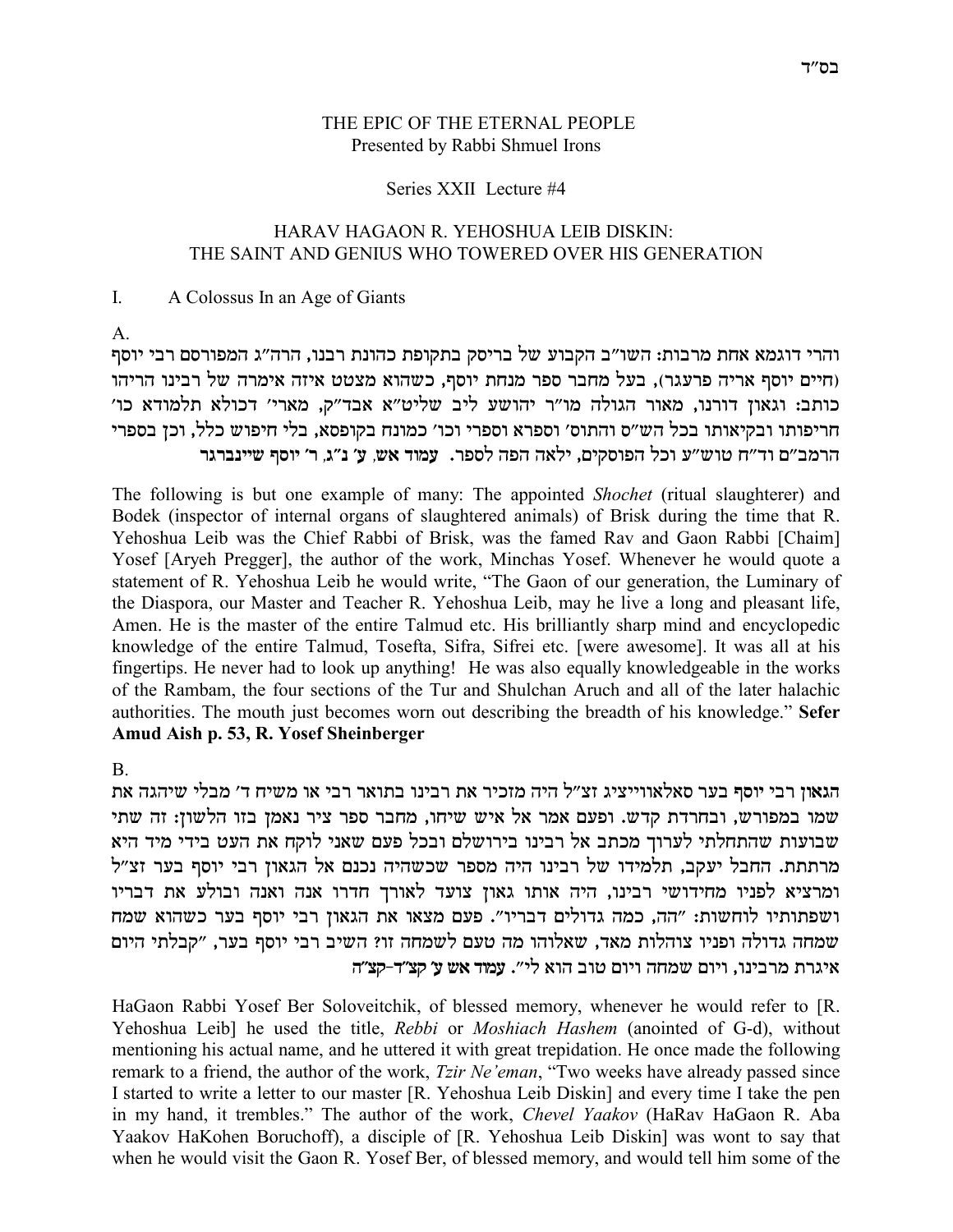*chidushim* (novel insights) of [R. Yehoshua Leib], [R. Yosef Ber] would pace back and forth across the full length of his room and whisper to himself, "Wow! His words are amazing!" Once, [R. Yaakov] found the Gaon R. Yosef Ber in a tremendously joyous mood and asked him what was the cause of his rejoicing. R. Yosef Ber replied, "I just received a letter from [R. Yehoshua Leib Diskin] and for me it is day of joy and a Yom Tov [a holiday]." **Ibid. pp. 194-195**

C.

הגאון רבי יחיאל העליר זצ"ל בעל שו"ת עמודי אור, בהיותו מכהן בעיר סובלק, ורבינו כיהן אז בלומזא, היו תלמידי רבינו באים לבית אותו גאון ומרצים לפניו חידושים ששמעו מפי רבינו, נענה הגאון ואמר אם כן הרי ההפלאה חי בדורנו, אלך ואסע ואשמע שיעורו. הגאון הופיע בלומזא, אבל **d"vw 'r y` cenr** .epiax z` dry dze` `vn `l

Once, while the Gaon, Rabbi Yechiel Heller, of blessed memory, the author of a work of responsa entitled, "Amudei Ohr", was serving as the Chief Rabbi of Suvalk and [R. Yehoshua Leib Diskin] was serving, at the same time, as Chief Rabbi in Lomza, students of [R. Yehoshua Leib] came to him and presented him with *chidushim* (novel insights) that they heard directly from [R. Yehoshua Leib]. R. Yechiel [Heller] then exclaimed, "Behold a [modern day] *Haflo'oh* (HaGaon R. Pinchas Hurvitz) lives in our generation! I have to go there myself and personally listen to his lectures!" The Gaon [R. Heller] subsequently had occasion to travel to Lomza, but R. Diskin wasn't home at that time. **Ibid. p. 195**

## D.

הגאון רבי חייב סאלאווייציג זצ"ל היה אומר על רבינו לאמר: במקום שמסתיימים השבחים והתוארים של כל הגדולים, כמו רב, גאון, גאון גדול, רשכבה"ג, ועוד, משם מתחילים התוארים שלו י הלה הניח המכנה הת רבינו: קדוש ד׳. שוב אמר על רבינו: יחיד היה בדורו שלא הניח אחריו כמותו . . . . . . . . . . . בדור זה וכן בהרבה דורות שלפניו שלא קמו כמוהו. (הרה"ג רא"א מיילקובסקי רבה של גרייבה, טשמע מפיו הטהור). . . . הגאון רבי חיים אמר פעם: אילמלי חי רבינו בימי הרמ"א היה אף אז גאון **e"vw-d"vw 'r y` cenr** .(xedhd eitn rnyy onvxieb dyn axd itn) l`xyia

The Gaon, Rabbi Chaim Soloveitchik, of blessed memory, used to say regarding [R. Yehoshua Leib Diskin] the following, "Where the praises and descriptions of all of the other *gedolim* (great sages) leave off, such as *Rav*, *Gaon* (genius or eminence), *Gaon Gadol* (great genius), *Rashkabahag* (*Rosh shel Kol Bnai Hagolah*, i.e. Head of the entire populace of the Diaspora) etc. that is where his praises just begin. . . . He used to refer to [R. Yehoshua Leib Diskin] as *Kadosh Hashem* (the Sacred One of Hashem). He would add, "He was unique for his generation and didn't leave any equal behind for this generation. In a similar vein, there hasn't been anyone in many generations that could be compared to him." **Ibid. pp. 195-196**

E.

בשנת תרמ״ג נועדו בפראנצעס־באד הגאון רבי שמחה בונם סיפר גאב״ד פרשבורג בעל שבט סופר והגאון רבי בן ציון שטרנפלד (אב"ד בילסק), התגלגלה שיחה אודות רבינו שכבר התגורר אז בירושלם; נענה האחרון ואמר: פרשת גדולתו כעת בל אדע לשער, אך זאת אוכל להעיד כי בהיותי בוואלקאוויסק ועוד לא נמלאו לרבי יהושע ליב חמש ועשרים שנה, כבר היו ערוכים ומשוננים על לשונו ש״ס בבלי עם כל התוספות לבד ש״ס ירושלמי שידע אותו בעל פה, ואין ספק כי בהיותו עתה .<br>מלא ימים ובהקדישו כל זמנו וכחו לשקידת תורתינו, כי כבר הוסיף אומץ בתורתו ופי שנים ברוחו *x* **עמוד אש ע' קצ"ז**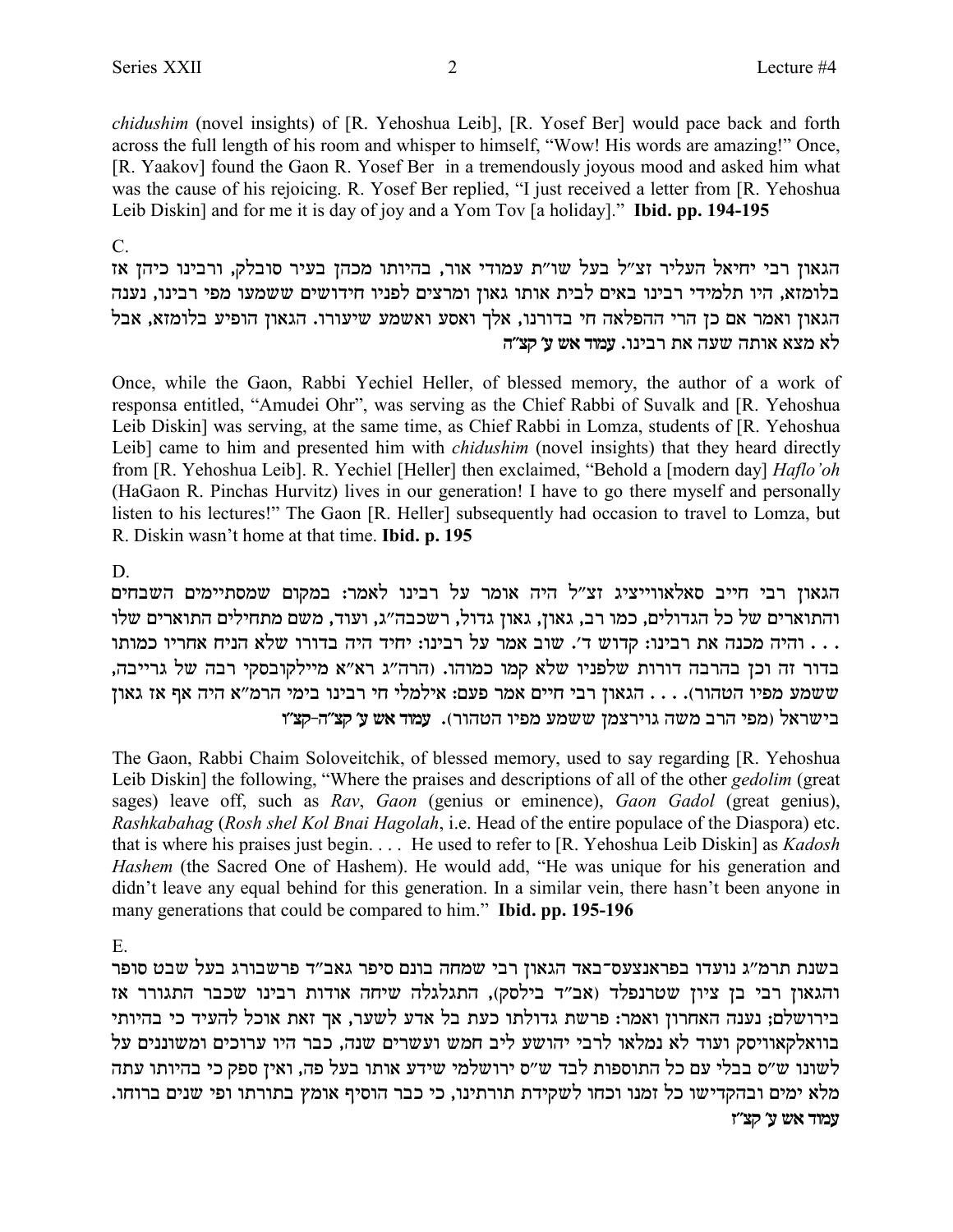In the year 5643 (1883) the Gaonim R. Simcha Bunim Sofer, the Av Bais Din (Chief Rabbi) of Pressburg, the author of the work Shevet Sofer, and R. Ben Tzion Sternfeld (Chief Rabbi of Bilsk, Ukraine) met together at Francis-Bad. In their conversation the subject of [R. Yehoshua] Leib Diskin] came up. At the time he was already living in Eretz Yisrael. [Rav Sternfeld] commented, "The extent of his present greatness is something of which I have no knowledge. There is one thing, however, to which I can testify. When I was in Volkovysk and R. Yehoshua Leib was not yet twenty-five years old, he knew perfectly by heart the entire Talmud Bavli with all of the Tosefos as well as the Talmud Yerushalmi. I have no doubt that after living a full life in which he was entirely dedicated, heart and soul, to the study of Torah, he must have gained so much more in his knowledge of Torah and must have risen to great spiritual heights." Ibid. 197

 $F_{-}$ 

הגאון רבי אלי׳ חיים מייזיל זצ״ל מלודז נוהג היה בעצמו בהיות רבינו בלומזא לאפות במו ידיו את המצות לפסח עבור רבינו. הוא היה אומר: למלא רצון רבינו אני נכון לרוץ רגלי שמונים מיל. ופעם באספת עם בעיר וורשא התבטא ואמר על רבינו לאמר: הוא רבן של כל בני הגולה, ורב רבנן, וכלנו נגדו כקליפת השום. והוא מזכיר אותו בזו הלשון: אביר הגאונים מרן ומאורן של ישראל קדוש ד׳ הגאון החסיד. ופעם הוא כותב: אינני מאמין אם יש מישהו בדורנו שיבין את דברי תורתו.של רבינו וכתבי הרב זאב ארי' רבינר). עמוד אש ע' קצ"ז-קצ"ח

The Gaon, Rabbi Eliyahu Chaim Meisel, of blessed memory, of Lodz, was in the habit, when [R. Yehoshua Leib Diskin] was in Lomza, to personally bake on his behalf the matzos for Pesach. He used to say, "In order to fulfill the wishes of [R. Yehoshua Leib Diskin] I'm ready to run a distance of 80 miles." Once, in an assembly that took place in the city of Warsaw he expressed his attitude to [R. Yehoshua Leib Diskin] with the following, "He is Rabban shel Kol Bnai *Hagolah* - Master of the entire populace of the Diaspora, the *Rov* of all the *Rabbonon*. All of us, in comparison to him are like a garlic peel." He referred to him [with the following titles], "The mightiest of all Gaonim, our Master, the Light of Israel, the Sacred One to Hashem, the Gaon, the Chosid (Pious One)." Once he wrote, "I don't believe that there is anyone in our generation who understands [R. Yehoshua Leib Diskin's] Torah insights." **Ibid. pp. 197-198** 

## G

## הגאון רבי שמואל סלנט רבה של ירושלם זצ"ל היה אומר חמשים שנה לפניו לא היה כמוהו. ופעם אמר: רבי יהושע ליב הוא רבי עקיבא איגר של דורנו. עמוד אש ע׳ קצ״ח

HaGaon R. Shmuel Salant, the Chief Rabbi of Yerushalayim, of blessed memory, was wont to say that even fifty years ago there was no one that could be compared to him. On one occasion he made the remark, "Rabbi Yehoshua Leib Diskin was the Rabbi Akiva Eiger of our generation." Ibid. p. 198

## $H$

. . מתוך כדי התלהבותו בהפלגת שבחיו של אותו גאון, נשאל ע"י אחד התלמידים אם אפשר להשוותו עם הרב מבריסק? רבי יעקב הופתע לשמע השאלה. "מה," קרא מתוך תימה, "הרב מבריסקן מלאך אלקים, מי ומי יכול לרדת לסוף דעתו, מי יכול להבינו, נורא, נורא כלל לא לפי הדור. והוא מסכם את גדלות רבינו בדברים דלהלן: "היה לב הרב ז"ל בשני התלמודים בבלי וירושלמי מבהיל, וספרי רבותינו הראשונים הרי"ף והרמב"ם וארבעת טורים וחלקי שו"ע כמונח בקופסו, וידע את ספר מגן־אברהם מהחל ועד כלה בע"פ ממש בכל ס"ק, אמנם עומק עיונו למעלה מטבע שכל אנושי, כמעיין טהור נובע מים חיים, בכחו היה לחדש על דף אחד גמרא ותוס׳ ששה ושלשים חלוקים נפלאים שונים זה מזה, אין בזה מה שיש בזה מבלי צירוף שום בקיאות לא מש"ס ולא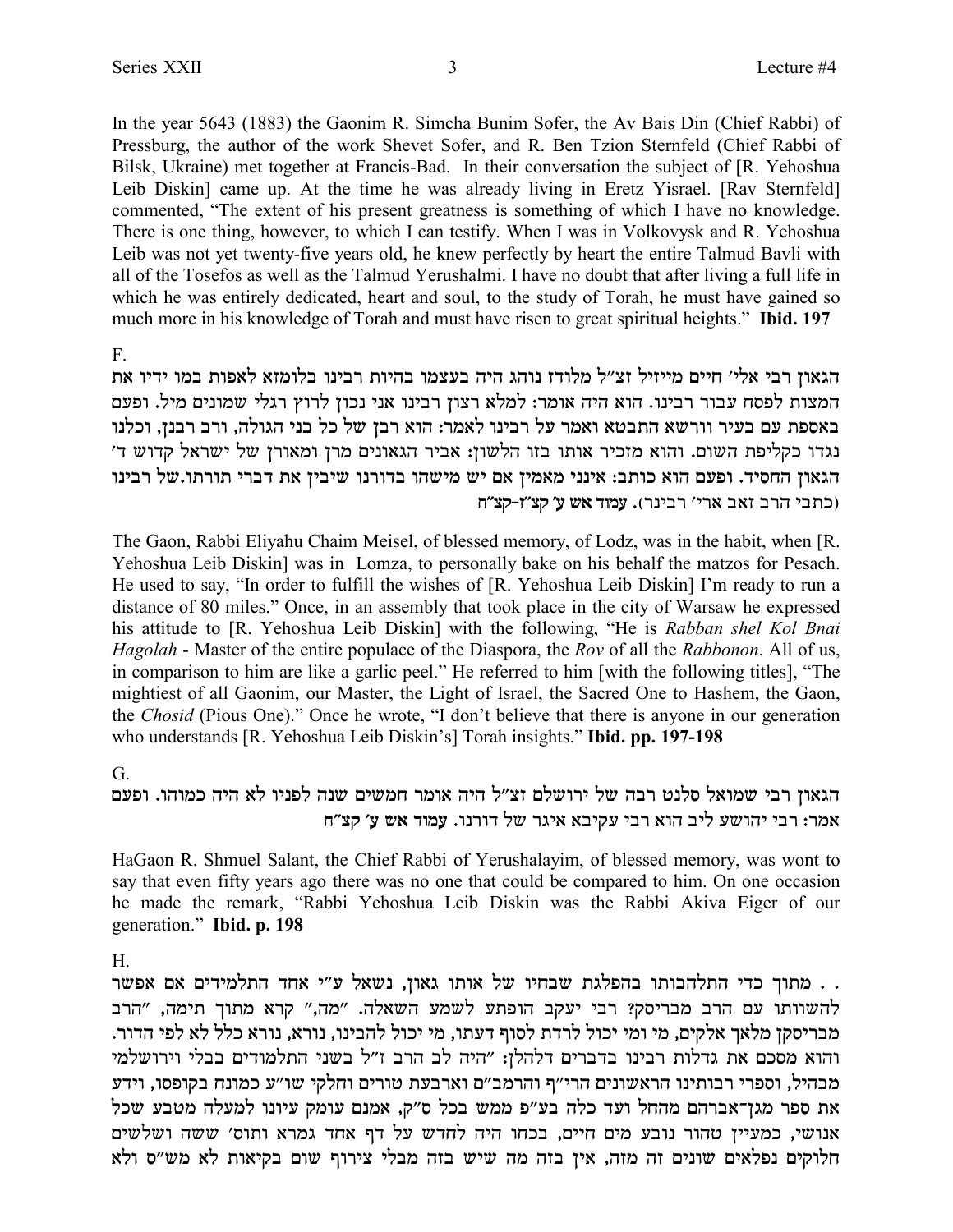מרבותינו הראשונים כ"א הכל ממקומו. היו מגלים לו סתרי סתרים, השומע שומע תוהה ומשתומם מאין באו כל אלה, לא יאומן בי יסופר, כללו של דבר לא נראה כמוהו בחריפות מימי רבותינו החריפים כמו הגאון בעמ"ח אורים ותומים והגאון בעל שאגת אריה ורבי עקיבא איגר ז"ל. ושוב הוא כותב: "החכמות שיש בהם צורך לתורה"ק בכלם היו לו עשר ידות, בהנדסה, באלגיברה, בתכונת שמים, וגלגלי המזלות. והוא מסיים: בנוגע ליראת ד׳ אין די באר ודי עולה על הגליון, אילו כל הימים דיו, לא יספיקו לתאר אחת מאלף מגודל חסידותו, ענותנותו, ואהבתו את היסורים וקבלו כל **`"x 'r y` cenr** .zeti mipt xaqa mc`

[HaRav Yaakov Orenstein, a disciple of R. Yehoshua Leib Diskin,] was impassioned in his lavish praise of a certain Gaon. One of his students asked him, "Is it possible to compare him to the Rav of Brisk, [R. Yehoshua Leib Diskin]?" R. Yaakov was taken aback to hear such a question. "What!" he called out in amazement. "The Rav of Brisk was an angel of G-d. Who could ever fathom the depths of his mind? Who could understand him? He was awe inspiring! Awe inspiring! He was beyond anyone in this generation!" He summarized the greatness of R. Yehoshua Leib Diskin with the following words, "The understanding of the Rav, of blessed memory, in both the Talmud Bavli and Yerushalmi was awesome. He knew the works of the early authorities such as the Rif, the Rambam, the four sections of the Tur and Shulchan Aruch perfectly by heart. He knew the entire Sefer Mogen Avraham by heart with every numbered paragraph. The depths of his insights were supernaturally beyond human intelligence. He was like a spring gushing forth its pure waters. He had the power to reveal *chidushim* (new insights) on every folio of Gemora and Tosefos in the form of 36 *chilukim* (*pilpulim -* lengthy and complex dissertations), each one distinct from the other. And this was without resorting to any extraneous sources, neither from the Talmud Bavli, nor from the early authorities. Everything was based on a careful analysis of the material at hand. He would reveal the deepest secrets [that were contained in the text]. Anyone who listened would be amazed [and say to himself,] 'What is the source of all of this?' It was unbelievable! In short, since the days of our most brilliant rabbis, such as the Gaon, the author of the Urim V'Tumim and the Gaon, the author of the Shaagas Aryeh, and Rabbi Akiva Eiger, of blessed memory, the world has not seen the like." Furthermore he once wrote, "He was an expert in those areas of science that are necessary to understand our holy Torah, such as geometry, algebra, astronomy and astrology." He concluded, "In regards to his fear of G-d, there is just too much to put down on paper. Even if all of the seas would be ink, it would not be possible to describe even a thousandth of his extraordinary piety, humility, the love (acceptance) of suffering, and the way he cordially greeted every single person. **Ibid. p. 201**

II. The Gifted Genius

A.

בירושלם יעצוהו רופאיו להחליף יום יום את האויר, רבינו קבע לשם כך שעה קלה בין הערבים, היה יוצא מביתו אשר בעיר העתיקה ופנה לאטו עד לשער שכם, מחוץ לחומה, וחוזר חלילה, ושנים שלשה תלמידים מתלווים אליו בדרכו. עם שהיה מטייל, נוח היה לחטוף שיחה של חיבה עם מלוויו ולהעניק להם פרפראות של חכמה, שהיו מרנינים את הנפש. מעשה ובדרך טיולם עבר על פניהם עדר של עזים, רבינו העיף עליו עין והפליט: כך וכך עזים עוברות לפנינו. אחד התלמידים גחן אל , הרועה הערבי ושאלו על מספר העזים, וכאשר שיער רבינו כן היה. פעם נשא את עיניו, בדרך טיולו מול חומת העיר העתיקה, והגיד למלוויו: כך וכך אבנים בקטע זה של החומה. ופעם עבר על יד בית קפה ערבי שהיה גדוש אוכלוסין מרובים, ותוך כדי הצצה אחת ידע את מספרם ואמר? כך וכך ערבים יושבים כאן. מישהו ממקורביו ביותר ההין ושאלו תוך כדי טיולו: מהיכן כח תפיסה שכזה, לתפוס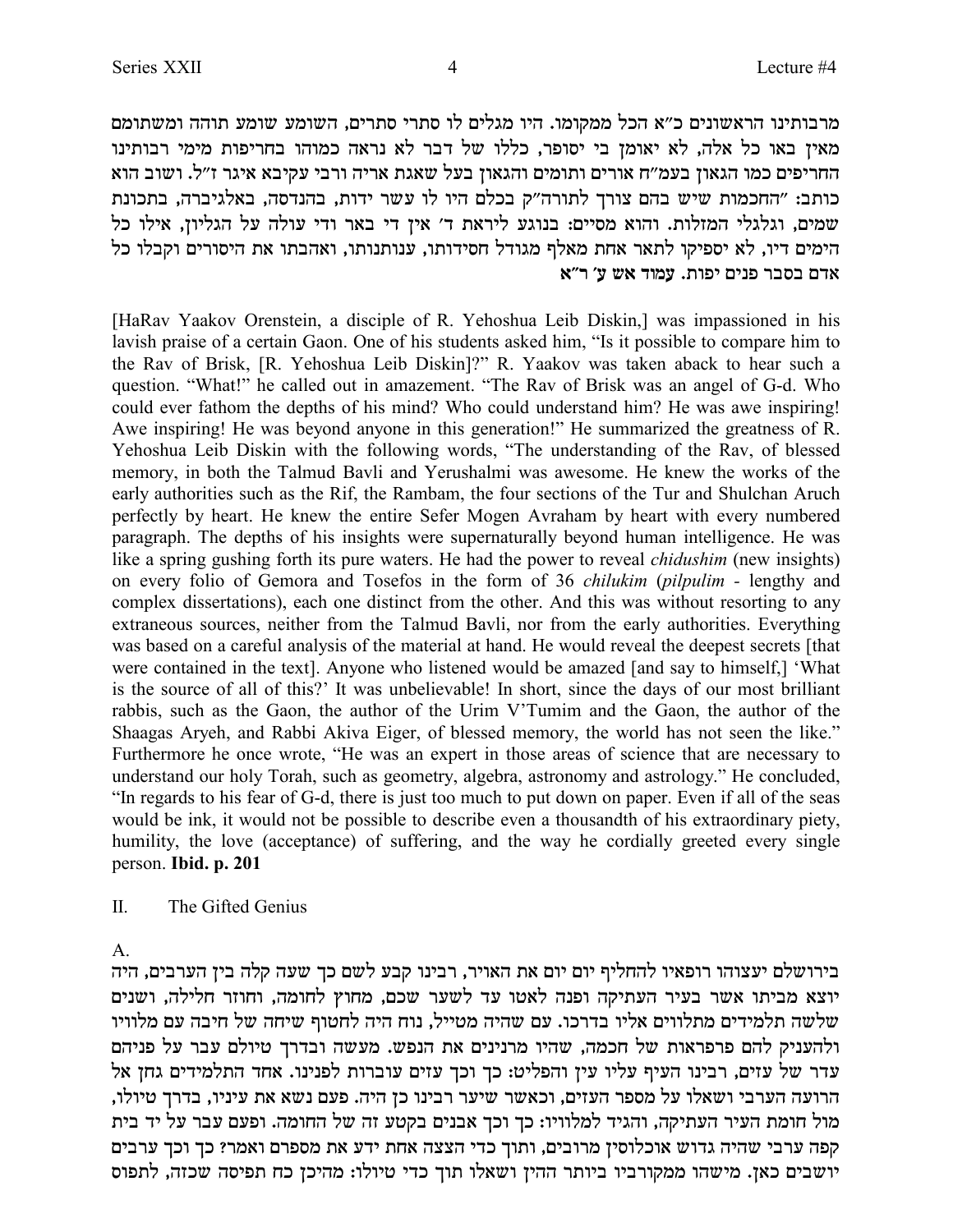תוך סקירה אחת והבטה חטופה, היקף גדול כל כך? על זה השיב רבנו בפשיטות: כלום דבר חדש הוא? מפורש הוא בקרא: וישא יעקב את עיניו וירא ארבע מאות איש, כלומר בהצצה הראשונה ראו עיניו ארבע מאות איש . . . יושיע שטרן (מכונה: אפטייקר) מירושלם קבל פעם מכתב מיוחד מקרובו במדינת אונגארין, בו הוא שואל לעצתו אודות בעיה מסחרית מסובכת, הלה לא אבה להסתמך על דעתו הוא, עמד ועלה אל רבינו לשמוע עצתו, הוא הגיש לידי רבינו את המכתב שהיה גדוש מלים 'וממולא משני עבריו וחכה לתשובתו. רבינו עבר על המכתב במעוף עין כדרכו ויעץ מה שיעץ. ר יושיע יצא מבית רבינו תחת הרושם, שבסקירתו הקלה לא תפס רבינו את הבעיה לכל הקיפה. הוא ניסה ונכנס שנית אל רבינו, ושאל בנעימה של רטט: כלום קרא רבי את המכתב כולו? רבינו מפתיעו בשאלה נגדית! ואתה קראת את המכתב? וכמה מלים הוא יכיל? הלה מחריש. ורבינו ממשיך: תנוח דעתך, קראתי את המכתב, וזה לך האות, כך וכך מלים במכתב . . . ר' יושיע שב הביתה כולו **sqei 'x ,`"tw-t"w 'r y` cenr** .xac letp `l dpde ,dfne dfn xarn ,milnd z` dpn ,rzten **xbxapiiy**

While in Yerushalayim, R. Yehoshua Leib Diskin's doctors advised him to take a daily walk to get some fresh air. Consequently, for a short time every day in the afternoon, he would leave the old city. He would slowly walk to *Shaar Shechem* (the Damascus Gate) and from there leave the walled city and then return. Two or three of his students used to accompany him on his way. While he was walking he would generally have an intimate conversation with them and treat them with tidbits of wisdom that would lift up their spirits. Once, while walking, a flock of goats passed them by. R. Yehoshua Leib quickly glanced at them and blurted out, "So and so many goats have passed in front of us." One of the students turned to the Arab shepherd and asked him how many goats were in his flock and it was exactly as R. Yehoshua Leib had said. On another occasion, while he was taking his stroll, he lifted his eyes up to the wall of the old city and told his entourage, "There are exactly so and so many stones in this section of the wall." On yet another occasion he passed by an Arab coffee shop which had an overflowing number of customers. He took one glance and immediately knew their total number. Thereupon he said, "There are so and so many Arabs sitting here." One of his closest intimates took the initiative and asked him, "Where did you get such powers to be able, at one glance, to take in so much?" He replied in all simplicity, "This isn't anything new. It is written explicitly in Scripture (Genesis 33:1), 'And Yaakov lifted up his eyes, and looked, and, behold, Esau came, and with him four hundred men,' i.e. with his first glance he knew that there were four hundred men." . . . Yoshea Stern (who is also referred to as Apteiker) of Yerushalayim once received a letter from a relative of his in Hungary. In it the sender asked R. Yoshea's advice regarding a complicated business matter. Now R. Yoshea didn't want to solely rely on his own judgement, so he presented the letter, which was overfilled with words on both sides, to R. Yehoshua Leib and waited for his answer. R. Yehoshua Leib quickly glanced at the letter, in his own [inimitable] fashion, and offered him his advice. R. Yoshea left R. Yehoshua Leib's house with the feeling that since R. Yehoshua Leib had only given the letter a mere glance, he probably didn't fully understand the problem with all of its ramifications. Thereupon, he entered R. Yehoshua Leib's house a second time and asked him in a trembling voice, "Did the Rebbi read the entire letter?" R. Yehoshua Leib retorted with his own question, "And you read the letter! Then tell me who many words does it contain?" He was silent. Then R. Yehoshua Leib continued, "You can rest assured that I read the letter. To prove it to you, [go and count]. There are so and so many words in the letter." . . . R. Yoshea returned home all shaken. He counted the words on both sides and behold, R. Yehoshua Leib hadn't missed a word. **Amud Aish pp. 180-181, R. Yosef Sheinberger**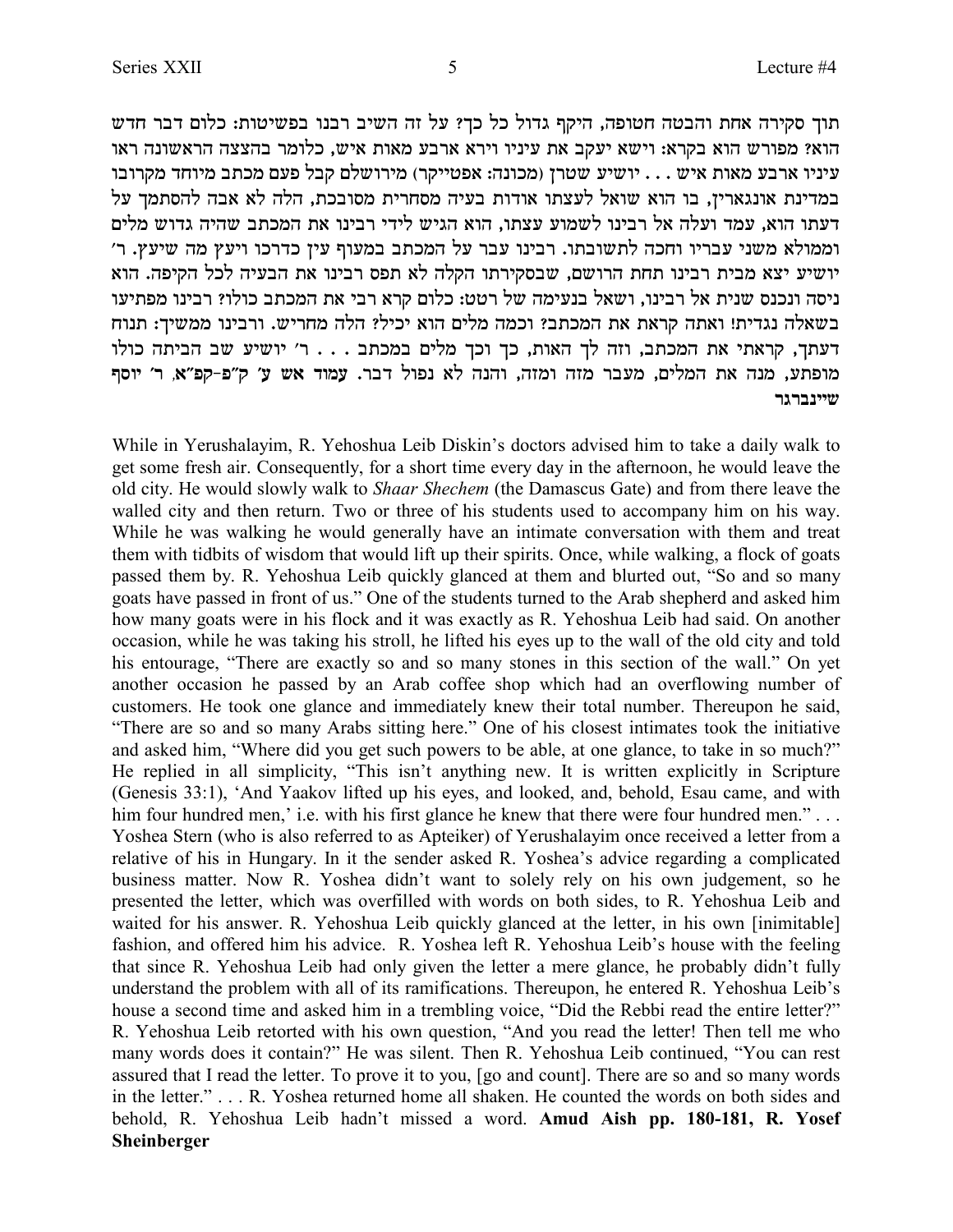B.

בימי חייו האחרונים קרה דבר שעורר הד בכל העיר. רבי יעקב אורנשטיין שהיה עד ראיה, מספר את העובדא בלשון זו: אספר לכם אשר ראו עיני בשבעה ימים האחרונים שהביאה אשה לפניו כתם, ויקם rיתבונן עליו ויאמר לה לא אוכל להכשיר, למחרת באתה לפניו ותראהו עוד כתם, ובהתבוננו רגע אחד ויאמר לה בתי הלא הכתם הזה הובא לפני אתמול, ואמרתי כי איננו כשר, ותאמר האשה לא אדוני, כי אחר הוא, ויאמר הצדיק למה זה תעלימי האמת, הן זה הכתם הובא אתמול, והנני נותן סימן מנין החוטים, לארכו ולרחבו. ואני בעצמי ממשיך רבי יעקב לספר ועוד אחד מבני הישיבה, מנינו החוטים השתי והערב, והנה נמצאו במנינים מכוונים כאשר יצא מפה קדוש, לא פחות ולא יותר אף חוט אחד, ואז ענתה האשה ותאמר, "אכן יש אלקים במקום הזה ואנכי לא ידעתי, הן פלוני הסית בי להגיש שנית הכתם הזה, ועתה יסלח נא קדוש. ימים על ימים שימש המאורע שיחה בפי אנשי ירושלם. שם *ע' קפ"ב* 

In the final days of his life, an incident occurred which reverberated throughout the entire city. Rabbi Yaakov Orenstein was there and presented the following testimony, "Let me tell you what my own eyes beheld just seven days before R. Yehoshua Leib passed away. A woman brought him a *kessem,* (a blood stained cloth). He got up and looked at it carefully and told her that he cannot declare it to be acceptable (*kosher*). The following day the woman again came before him and again he looked at the stain. After looking at it for an instant, he told her, 'My daughter, this is the same stained cloth which was brought to me yesterday and I told you then that it was not acceptable (*kosher*).' The woman then replied, 'No, my master! It is a different one.' The *tzaddik* (saint) said to her, 'Why are you concealing the truth? This is the very same stained cloth that you brought to me yesterday. Behold I will supply proof of this. There are so and so many threads in its length and width.' Now I," continued Rabbi Yaakov, "and one other member of the yeshiva, counted the threads, its warp and weft and behold the numbers were exactly as what his holy mouth had uttered, not less and not more. He wasn't off by even a single thread! Thereupon the woman got up and said, "Verily, Hashem rests in this place but I wasn't aware of it. (See Genesis 28:16) A certain person persuaded me to bring the same stained cloth a second time. Please forgive me now, O holy one." For days upon days this incident was in the mouths of Yerushalayim's residents. **Ibid. p. 182**

## C.

כח תפיסתו האדיר, עמד לו לתפוס את הלך־חדושיהם של מחברי ספרים, תוך כדי עיוז קל בספריהם, ומיד כבר ידע להרצות בעל פה, ללא הסתכלות בספר, את תוכן חידושי המחבר, קולע אל דבריו ומכוונם ולא יחטא. מעשה בהיות רבינו בקובנא נכנס אליו הגאון רבי יוסף דובער סאלאווייציק. , רבינו כיבד אותו להרצות לפניו חידוש מחידושיו, הוא הרצה שנים שלשה חידושים שונים זה מזה אחר כך הגיד לו רבינו שיצביע לו על מקום נוסף שחידש בו דבר. כשהגיד לו המקום קידמו רבינו .<br>והרצה מעצמו את אותם החידושים אשר רבי יוסף דובער חידש . . . הוא הופתע למראה תפיסה כזו כשהופיעו לראשונה ספרי רבי עקיבא איגר, היה מבקש מתלמידיו להרצות לפניו מתוכם, היו הם מרצים לפניו את הקושיא, ורבינו מסיים בעל פה ואומר "רבי עקיבא איגר כך צריך ליישב, וכך צריך להפריך," ורבנו מכוון לדברי הספר. החבל יעקב, תלמיד רבינו בשקלוב, הסב פעם בבית רבינו בערב ש"ק ועיין בספר חמדת צבי, שהיה מונח על השולחן. עם שהיה מעיין נכנס רבינו ושאלו, באיזה ספר הוא מעיין. הגיד לו, וגם הזכיר לפניו כמה חידושים שמצא שם, מיד תפס רבינו את דרך המחבר והקדים להרצות בע"פ תוכן דברי הספר בדייקנות נפלאה, קולע אל השערה. לבסוף העלה תלמידו שוב איזה ענין מתוך הספר ורבנו נעצר, אז הוציא רבינו כמה פרוטות ושלשל בקופסת הצדקה שלפניו ושוב כיוון לדעת המחבר. הגאון רבי מאיר שמחה היה אומר על מאורע זה, "יותר ממה שיש להתפעל על עוצם תפיסתו, הריני נרגש מצדקתו שנתגלתה כאן, שמכיון שלא תפס לבסוף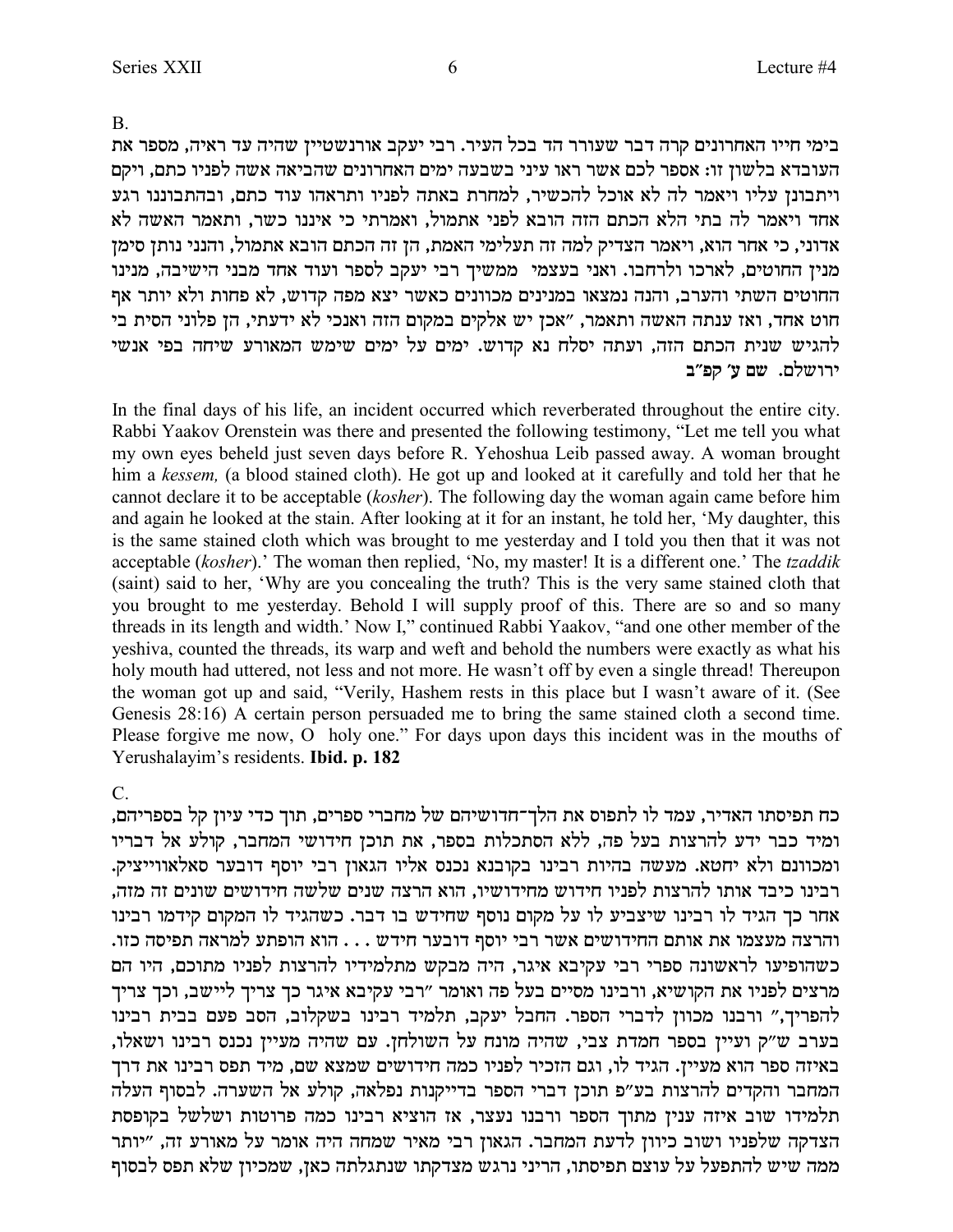## חידוש אחד מחידושי המחבר, ראה מיד בזה אות שנסתלק הימנו כח זה, וראה את עצמו צריך להפריש צדקה.״ שם ע׳ קפ״ד

His incredible powers of perception included his ability to grasp the style of thinking and analysis of the authors of the various *seforim* (compilations of Torah scholarship), by just taking a casual glance at their *sefer*. Thereupon, he would be able, without looking further into the *sefer*, to anticipate the *chidushim* (insights) that the author would present in his *sefer*. He never failed in his analysis. There was an incident when R. Yehoshua Leib was in Kovno and the Gaon Rabbi Yosef Ber Soloveitchik came to him. R. Yehoshua Leib honored him and asked him to share with him some of his *chidushim* (novel insights). R. Yosef Ber then presented two or three of his *chidushim* (novel insights) on various unrelated topics. Afterwards, R. Yehoshua Leib told him that he should then share an insight of his on yet an additional topic. When R. Yosef Ber told him which subject he would like to expound upon, R. Yehoshua Leib then took the initiative and presented the very same *chidushim* (novel insights) on that subject which R. Yosef Ber was planning to relate. . . . He was just overwhelmed and taken aback by R. Yehoshua Leib's brilliant analysis and perception. When the works of Rabbi Akiva Eiger were just published, his students wanted to tell him something regarding its contents. They would tell him over Rabbi Akiva Eiger's question, and R. Yehoshua Leib would then reply to them "This is what Rabbi Akiva Eiger probably answers and then this is what he probably counters as a difficulty etc." [His students, who had the *sefer* right in front of them, were amazed at how] R. Yehoshua Leib had accurately anticipated what R. Akiva Eiger had actually expressed in his *sefer*. The author of the work, *Chevel Yaakov* (HaRav HaGaon R. Aba Yaakov HaKohen Boruchoff), a disciple of [R. Yehoshua Leib Diskin] while he was in Shklov, was once sitting in R. Yehoshua Leib's home on the eve of Shabbos and was looking into the *sefer Chemdas Tzvi*, which was lying on the table. As he was examining the *sefer*, R. Yehoshua Leib walked in and asked him which *sefer* he was looking into. [R. Yaakov] told him and also mentioned to him many of the *chidushim* (novel insights) that he discovered there. [From this sampling,] R. Yehoshua Leib understood the approach of the author and went on to predict what the author had to say regarding this or that topic. His analysis was extraordinarily accurate. At the end, [R. Yaakov] brought up yet another topic which was discussed in that *sefer*. At this point, R. Yehoshua Leib was perplexed and taken aback. He then took out a few pennies and put it in the *pushka* (charity box) which was right in front of him. He then went on to accurately predict the author's approach to even that subject. The Gaon Rabbi Meir Simcha of Dvinsk used to comment regarding that incident, "More amazing than R. Yehoshua Leib's extraordinary *t'fissa* (perception) is his saintliness which is evident from that incident. As soon as he saw that he couldn't predict what the author would say, he realized that this [Heaven sent] gift had been taken away from him and he thereupon gave tzedaka (charity) [to again merit such Divine favor]. **Ibid. p. 184**

III. Sensitivity to Others

A.

, רבי ישראל בנימין למפרט, מגיד ירושלמי מפורסם, בדרכו לכותל המערבי, נאבד לו אזורו העליון ,<br>הטווי משי טהור, בחזרתו, כשנכנס לרבינו, סח לפני רבנו אגב־שיחה את צערו על אבדן החגורה רבנו יעץ לו להתעכב בביתו עד שהחגורה תוחזר אליו. . . הלה ישב בבית רבינו בצפיה להשבת האבידה, בינתים רמז לאשר על ביתו למהר ולקנות על חשבונו חגורה חדשה, החגורה נקנתה ורבנו מסרה בפנים צוהלות אל בעל האבידה. מעשה דומה נשנה עם המגיד הישיש מוואלקאמיר, אשר חי בערוב ימיו בירושלים. פעם באשמורת הבוקר, שעה שהלך לבית הכנסת, פרצו שודדי לילה אל ביתו ,<br>והוציאו את שעונו. הכובסת אשר בבית רבנו בלכתה בבקר לעבודתה, שמעה על הגניבה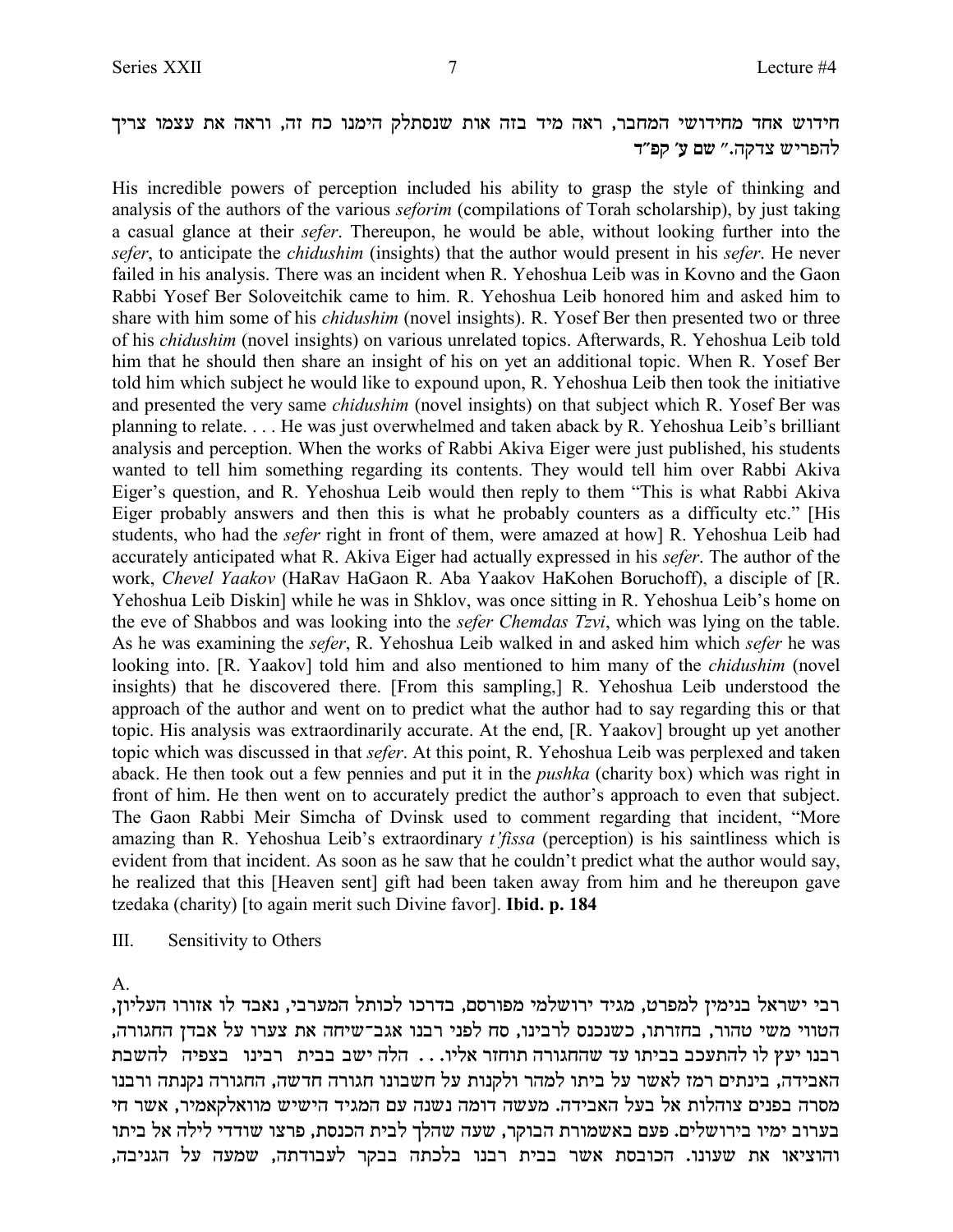אגב־שיחה עם הרבנית סיפרה לה זאת, רבינו בחדרו פנימה קלט את השיחה, הוא קרא אליו את הרבנית, ואמר; שרה, מהרי וחקרי היטב איזה סוג שעון היה זה שנגנב, וקני שעון חדש בדיוק שכמותו באיכות ובמראה, כדי להציגו מיד בבית המגיד, טרם הוא חוזר הביתה. וכד הוה. בעוד המגיד מוואלקאמיר עושה בבית הכנסת, הוקבע השעון החדש על בסיסו בביתו. המגיד בהיותו בבית הכנסת הוגד לו כי שעונו נגנב, אבל כשחזר ועינו נתקל בשעונו אורו עיני הישיש, ואמר! הנה שמועה פורחת . . . רבנו הסביר אחר כך, שאצל זקן מופלג שכמותו הוא היה אז כבן מאה כל **xbxapiiy sqei 'x ,e"nw-d"nw 'r y` cenr** .xzeia xdfdl yie ,eini xvwl lelr ytp znbr ly aehxew

Rabbi Yisrael Binyamin Lampert, a famed *Magid* (Preacher) in Yerushalayim, while walking to the Western Wall, lost his outer belt, a belt which was sewn with pure silk. On his return, upon entering the home of R. Yehoshua Leib Diskin, in the midst of their conversation, he shared his distress concerning the loss of his belt. R. Yehoshua Leib advised him to wait in his house until the [inevitable] return of his belt. . . . He remained sitting in R. Yehoshua Leib's home waiting for the restoration of his loss. In the meantime, R. Yehoshua Leib hinted to his attendant to quickly go out and buy, on R. Yehoshua Leib's account, a new belt. As soon as the newly acquired belt was brought to the house, R. Yehoshua Leib, [feigning that his attendant had just found his old belt,] delivered it to the now overjoyed Rabbi Lampert. A similar story is told regarding the aged *Magid* of Vilkomir, who, at the end of his life, lived in Yerushalayim. Once, during the early morning, during the time that he was walking to *shul* (synagogue), thieves broke into his home and stole his clock. The washerwoman who worked in the home of R. Yehoshua Leib, while walking to work, heard about the theft. While talking to the *Rebbitzen* (the Rabbi's wife) she shared the news which was overheard by R. Yehoshua Leib while he was sitting in an inner room. He then called over the *Rebbitzen* and told her, "Quickly make inquiries and find out what kind of a clock this was and buy a new one that is an exact copy in quality, size and appearance, and put it quickly where the stolen one stood, before the *Magid* returns home. She followed his directions and the new clock was placed on its stand in the *Magid's* home. Now the *Magid* was told about the theft while he was still in *shul*, but when he returned and spotted the clock, the eyes of the elder scholar shined with delight, and he exclaimed, "Ah! It was just one of those false rumors!" . . . R. Yehoshua Leib later explained that for someone as incredibly old as the *Magid*, he was already a hundred years old at the time, any slight aggravation could shorten his life. Therefore, one has to be extremely careful. **Amud Aish, pp. 145-146**

#### B.

שנת תרל"ט, שוב היתה שנת בצורת בירושלם, משפחות רבות סבלו חרפת רעב ופרפרו בקיומם, והרבה בתי אבות כלתה פרוסת לחם בביתם, הרעב היה כבד במדה כ״כ עד שביום בהיר אחד נשמע ששני יהודים עטופי רעב ונפוחי כפן כרעו ברך תחת סבלם ובהיותם מתגוללים בעזרת נשים אשר בחורבת ריה"ח בעיר העתיקה, הוציאו שם את נשמותיהם, טרם שהיה סיפק להביאם לבית חולים. בהודע הדבר לרבנו נרעש כולו הוא נינער לאלתר לפעולת תנופה. ביזמתו הוקם מיד בית תבשיל כללי אשר שעריו לא ננעלו בפני כל עני וכושל, נוסף לכך נשכרו כמה דירות ששימשו בתי מחסה לעניים, ונוסדה בהשפעתו אגודה מיוחדת (שמה היה מושב זקנים וחונני דלים) אשר דאגה שלא תסתובב בעיר שום נפש רעבה או צמאה, אגודה זו הגדילה עשות, וזכרה לא יסוף מקרב זקני ירושלים, אשר עדים היו לפעולותיה הרבות. ויצויין כי הכרוז שיצא מטעם האגודה הנ"ל הסתיים במלים אלה: "והיה כל מבקש ד' וידבנו לבו להרים על זה תרומת ד' ישלח נדבתו ברשיון הממשלה ליד האדמו"ר הצדיק הגאב"ד בריסק, ו מידו הקדו שה יומסר ליד הגבאים. האגודה המשיכה עבודתה עד כלות הבצורת בעיר הקודש. שם ע׳ קמ׳׳ו-קמ׳׳ז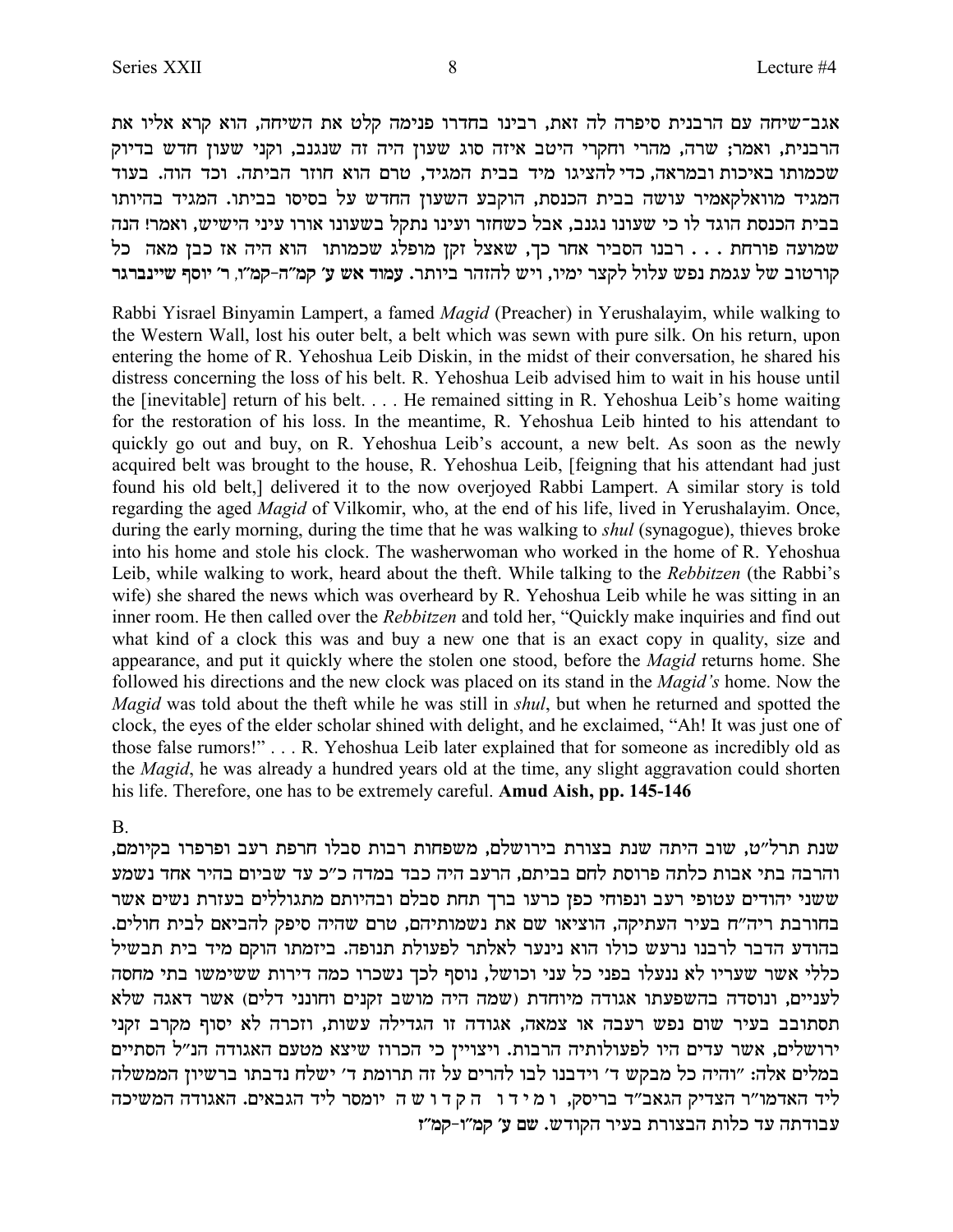The year 5639 (1879) was yet another famine year in Yerushalayim. Many families suffered severe hunger and were on the brink of death. Many homes had not even a piece of bread. The famine was so severe that one day two Jews were found dead of starvation in the Ezras Nashim, (Woman's Section) of the Churvas Rabbi Yehudah HaChasid shul (synagogue) in the old city, before they could be brought to a hospital. When R. Yehoshua Leib heard of this, he was visibly shaken and immediately began a fund raising campaign [to assist the poor]. Through his guidance a communal soup kitchen was immediately established which provided food to any one in need. In addition, several apartments were rented which served as a shelter for the indigent. Furthermore, through his influence, a special organization was formed. [by the name of *Moshav* Zekainim V'Chonenei Dalim] to ensure that no starving or thirsty person would ever need to wander the city [for sustenance]. This organization did outstanding work and is still remembered amongst the elder citizens of Yerushalayim who were eye witnesses to its outstanding accomplishments. It is noteworthy that the public announcement regarding the organization ended with the following, "All those who seek out Hashem and whose heart prompts them to donate to this Heavenly cause, should send their donation, with the government's permission, directly to our master, the Gaon, the Av Bais Din (Chief Rabbi) of Brisk, who will transfer the monies from his holy hand to the trustees." This organization continued its [good] work until the famine abated from the city of Yerushalayim. **Ibid. pp. 146-147** 

 $C_{\cdot}$ 

בהיותו בירושלם, כאשר נודע לרבינו שתלמידו הגאון מרן יוסף חיים זוננפלד שרוי במצוקה, ומשל אחרים לא רצה בשום אופן לההנות, צוה לשלוחו להשים בסתר סכומי כסף בסדק דלת ביתו של רבי חיים. הלה שיער מדעתו שיד רבינו בזה ונכנע. שם ע׳ קמ״ז

While he was [newly arrived] in Yerushalayim, it became known to R. Yehoshua Leib that his disciple, our master, R. Yosef Chaim Sonenfeld, was in a terrible [financial] situation and that he refused to receive any benefit from others. He immediately ordered his attendant to secretly place a certain amount of money in the crack of R. Yosef Chaim's door. [Upon discovery,] R. Yosef Chaim understood the source of this philanthropy, and accepted it. Ibid. p. 147

## D.

מסירותו למען הזולת התגלתה באור מקיף בכותלי בית היתומים אשר יסד בירושלם, אהבתו לילדי הבית היתה ללא גבול. בדרך טיולו בין הערבים, ראוהו תכופית מרכין את גופו החלש ארצה, ומלקט במו ידיו, כל קיסם ופסולת עץ הפוגע בדרכו, אוגר אחת לאחת עד שהוא מגדיש את כיסי מעילו, וכך היה יום יום מלקט ואומר: הנה עצים להסיק ולבשל לטובת הילדים היתומים . . . מששמעה הרבנית שכך, עמדה צדקנית זו ותפרה לשמו כיס מיוחד, ורבינו הקדוש ממלא אותו יום יום בגזרי עצים בדרך טיולו עם פמלייתו. שם ע׳ קמ״ח

R. Yehoshua Leib's dedication to others was clearly evident within the walls of the orphanage which he established in Yerushalayim. His love to the children of the orphanage was boundless. During the period of his afternoon stroll (see above II A), people would regularly see him bending down to the ground and collecting the little pieces of wood that were scattered there, until his coat pocket was overfilled. [When questioned, he would reply,] "These are for the orphans so that they will be able to use this wood to help cook their food."... When the Rebbitzen heard about this, she sewed him a special pocket which he was able to fill with pieces of wood on his daily strolls while walking with his entourage. **Ibid. p. 148**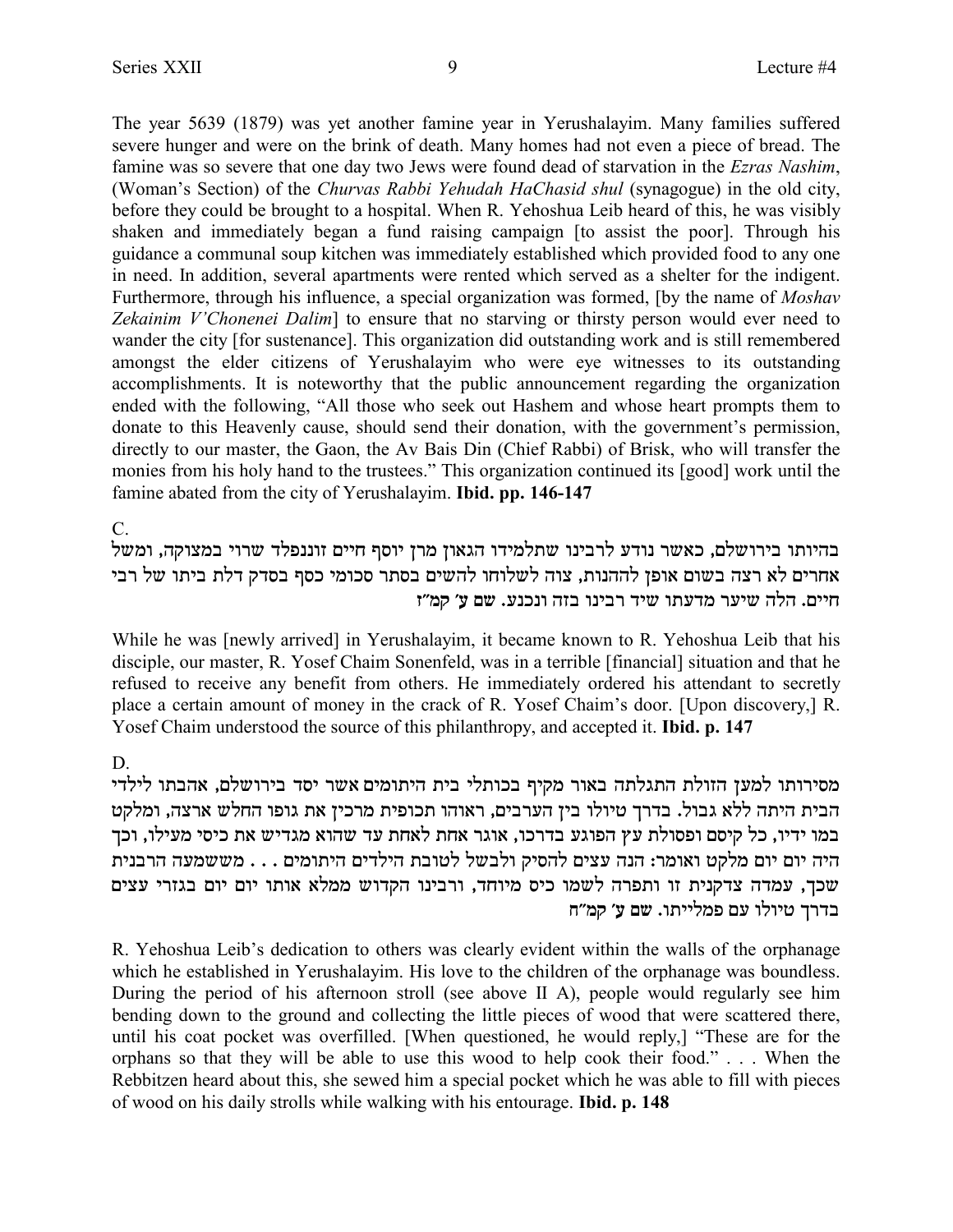E.

בעיר העתיקה ברחוב השרשרת, בין מוכרי הירקות הלא־יהודים, נמצא יהודי מוכר ירקות בשם ר' יחזקאל לילענטל, והיה האיש ירא שמים מנעוריו, והולך תום, אף יראתו עמדה לו וזכה להיות מספק הירקות בבית רבינו. ההוא חלה במחלת ריאה כרונית, ותמיד משתעל ורוקק דם, וחי במצב כזה שנים רבות. המחלה הממושכה קיפחה קמעה קמעה את פרנסתו, וביתו ריקן מכל. לתמהון בני הבית הציע את עצמו החלבן הירושלמי, ר׳ דוד גולדברג, להביא לטובת החולה כמות הגונה של חלב עזים טרי, המועיל מאד למחלת הריאה, ומבלי קבלת כסף. וכך, זמן ממושך, הריהו מביא בקד בקר חלב עזים ומוותר על הפרעין. אותו היום שרבינו נסתלק, נפסקה אספקת החלב. רק אז נודע כי רבינו מכיסו היה משלם דמי החלב, אשר ניתנה עפ״י הוראתו ועל חשבונו להבראת אותו עני מחוסר ,אמצעים. הרב משה בלוי ז"ל מעיד שבועות אחדים אחרי הסתלקותו של רבנו, נפטר גם ר' יחזקאל **ויהי הדבר לפלא. שם ע׳ קמ״ח** 

In the old city, in the Street of the Chain, between the non-Jewish vegetable vendors there was a Jewish vendor by the name of R. Yechezkel Lilienthal. He was G-d fearing and a man of integrity from his very youth. Because of those qualities, he merited to supply R. Yehoshua Leib's home with vegetables. He suffered for many years, however, from a chronic pulmonary ailment and was constantly coughing and spitting up blood. This chronic incapacitating illness slowly, but severely, affected his livelihood and he eventually lost the means with which to support his desperate family. To the suprise of his household, the milkman of Yerushalayim, R. Dovid Goldberg, would deliver on a daily basis, at no charge, a goodly portion of fresh goat's milk, which is said to be beneficial for one suffering from lung disease. Every day, for quite a long time, he would deliver the milk to him at no charge. The very day that R. Yehoshua Leib passed away, however, the milk stopped coming. It then became evident to all that R. Yehoshua Leib was the one who paid for the milk out of his own pocket. He had ordered that it be delivered to [R. Yechezkel] and paid for it out of his own account in order to ensure that the health of that poor man, [R. Yechezkel] who no longer had any source of income, should not suffer any further. Rav Moshe Blau, of blessed memory, bore witness that a few weeks after the passing of R. Yehoshua Leib, R. Yechezkel also died. It was an amazing occurrence. **Ibid. p. 148**

## F.

חס היה רבינו הקדוש שלא לגרום אבק עלבון או בבואה של צער אפילו למשמשו אשר בביתו. נהוג היה כידוע, להתאסף בכל מוצש״ק בבית רבנו לשמוע שיעורו בפרשת השבוע, והיו נוהגים לכבד את שומעי השיעור בכוס תה ואף רבינו שותה עמהם. מעשה וטעה המשמש המוזג, ונתחלף לו בין שקית סוכר לשקית מלח, ובטעותו שם מלח תוך כוסו של רבנו, וכיון שרבינו היה זקוק לרגלי חולשתו לכמות יתירה של סוכר, נתן אל תוכו כמה כפיות גדושות ובשפע . . . רבנו גומע כוס החמין שבידו טפין־טפין, ללא גילוי סימני בחילה והעויות, כך שתלמידיו העוטרים את שולחנו לא חזו על פני רבם שום שינוי או היכר, תוך כדי לגימה הרגישה הרבנית כיצד המשמש עומד במטבח , וידיו ממשמשות בשקית המלח, היא תפסה מיד את הנעשה, נחפזה לחדר רבינו בקריאה מבוהלת הה מלח בכוסך . . . התלמידים שטעמו טעם השיריים בכוס, הופתעו למראה כוחותיו הנפשיים של" רבם, אשר ידע למשול ברוחו ולשתות ללא העויות את המים המרים האלה. משנתפזרו רוב התלמידים שאלה הרבנית את רבנו "והרי המים המלוחים יכולים להשפיע לרעה על בריאותו. ונשמרתם לנפשותיכם?" "ומה" – תמה רבינו לעומתה – "להלבין פני חבירו ברבים!" שם ע" קמ"ט-ק"**נ**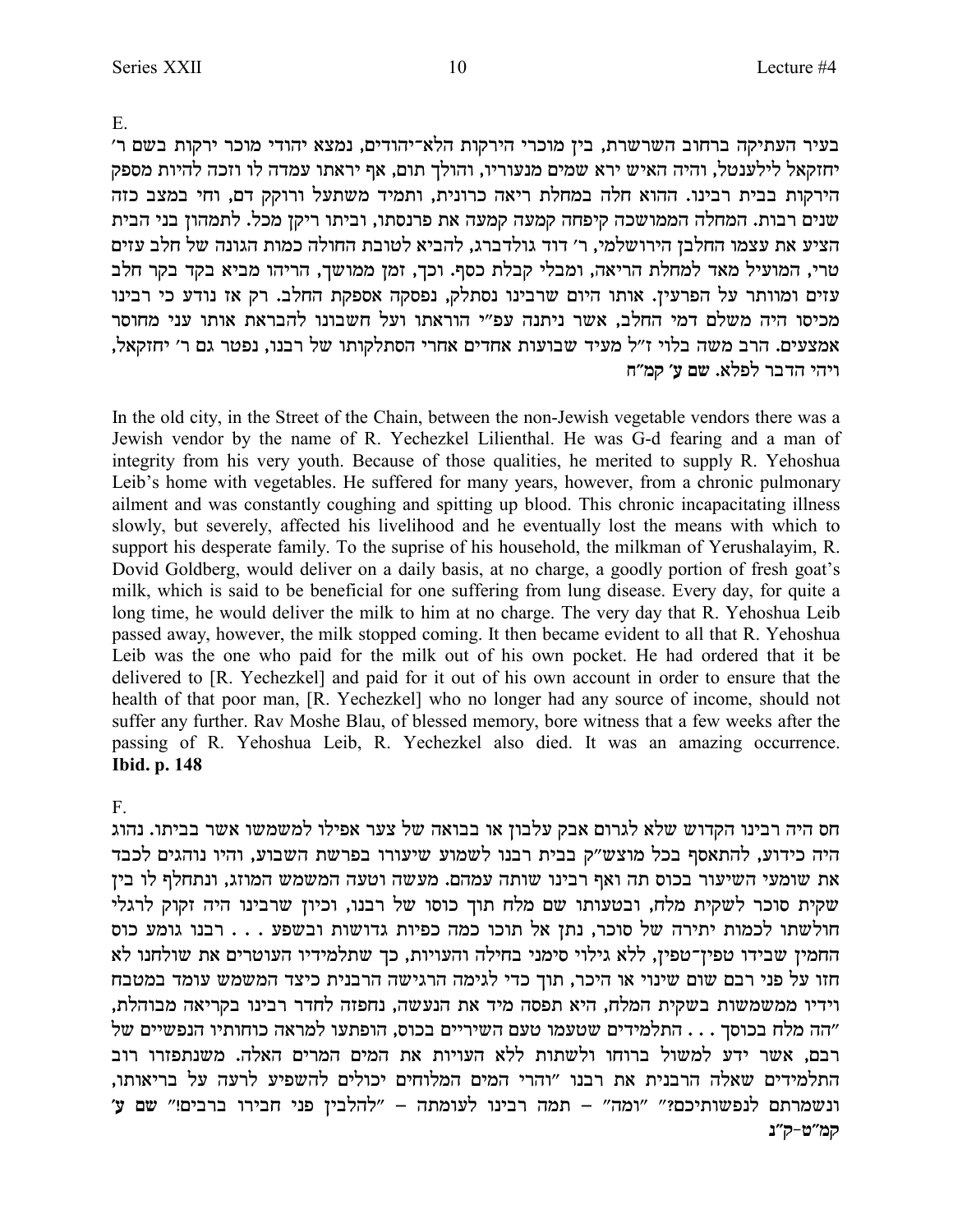G-d forbid that R. Yehoshua Leib would cause anyone even the slightest embarrassment or discomfort, even the servant who worked for him in his home. It was customary that people would gather in the home of R. Yehoshua Leib to hear his lecture on the *Parsha* [Torah portion] of the week. Customarily, the listeners of the lecture would be treated to a cup of tea and R. Yehoshua Leib would also drink together with them. On one occasion, the attendant made a mistake and instead of pouring sugar into R. Yehoshua Leib's cup he poured salt. Because of his weakened condition, R. Yehoshua Leib would normally consume a large amount of sugar, and therefore received several heaping spoonfuls into his cup. . . . R. Yehoshua Leib kept on sipping the hot cup without ever indicating that the attendant had made a mistake. While he was swallowing the drink, his *Rebbetzin* realized that the attendant was standing in the kitchen with his hand in the sack of salt [instead of sugar]. She ran to R. Yehoshua Leib's room screaming, "Whoa! There's salt in your cup!" . . . The students who tasted the remains of his cup were taken aback by the unusual self control of their master, that he was able to drink the salty water without even making a grimace. When most of the students had already left, the Rebbetzin confronted R. Yehoshua Leib, "Salty water is unhealthy! [It says] (Deut. 4:15), 'Watch yourselves very carefully.'" "What [did you want me to do]?" he replied, "To embarrass someone in public!" **Ibid. pp. 149-150**

G.

יהודי ירושלמי, ת"ח זקן מופלג, ורבי ליב שמו, סמוך היה בפרק זמן מסויים על שולחן רבינו, וכיון  $\sim$ ששיניו נשרו הצטער מאד בלעיסת הלחם. ראה רבינו את צערו של הזקן, מה עשה? היה מתיישב לצדו, קולף במו אצבעותיו את הלחם, בורר את הרך מתוך הקשה, ומגיש לו פרוסה אחר פרוסה בהסבר פנים יפות, ובנעימה של פינוק אבהי. ושוב היו ימים ועל שולחנו של רבינו היה סמוך אחד גר שהתגייר, רבינו גילה אליו אהבה עצומה, מפתו אכל ובביתו לן, וקיים מצות ואהבתם את הגר בכל לבבו ובכל נפשו. ולא על ידי שליח אלא בכבודו ובעצמו. שם

There was a Jew in Yerushalayim by the name of Rebbi Leib. For a time he used to regularly eat at R. Yehoshua Leib's table. Rebbi Leib experienced serious discomfort when chewing bread, as his teeth had fallen out. R. Yehoshua Leib noting his suffering, began to take apart the pieces of bread, removing the crust and leaving the soft part and handed it to him, morsel by morsel, gently, like a father pampering a child. On another occasion a convert was a regular guest at R. Yehoshua Leib's table. R. Yehoshua Leib displayed tremendous love towards him. He ate from R. Yehoshua's bread and slept in his house, thus fulfilling the mitzva of loving a convert with all of one's heart and soul (see Deuteronomy 10:19). He personally tended to the convert's needs and didn't leave it to his attendant. **Ibid. p. 150**

H.

,אחד מבחורי הישיבה בירושלים, ור׳ אליעזר פיינשטיין שמו, פעם בהיותו בבית רבנו אחזתו קדחת רבינו נמלא צער, הלה הושכב במטה בבית רבינו, וכל אותו הלילה ישב רבנו והחליף חליפות במו ידיו את האלונטית. שם

One of the young men of R. Yehoshua Leib's yeshiva by the name of R. Eliezer Feinstein, once broke out in a fever while at R. Yehoshua Leib's home. R. Yehoshua Leib filled with pity, laid him down on one of the beds in his house and sat with him the entire night, personally changing the [sweat filled] towels with which he was wrapped. **Ibid.**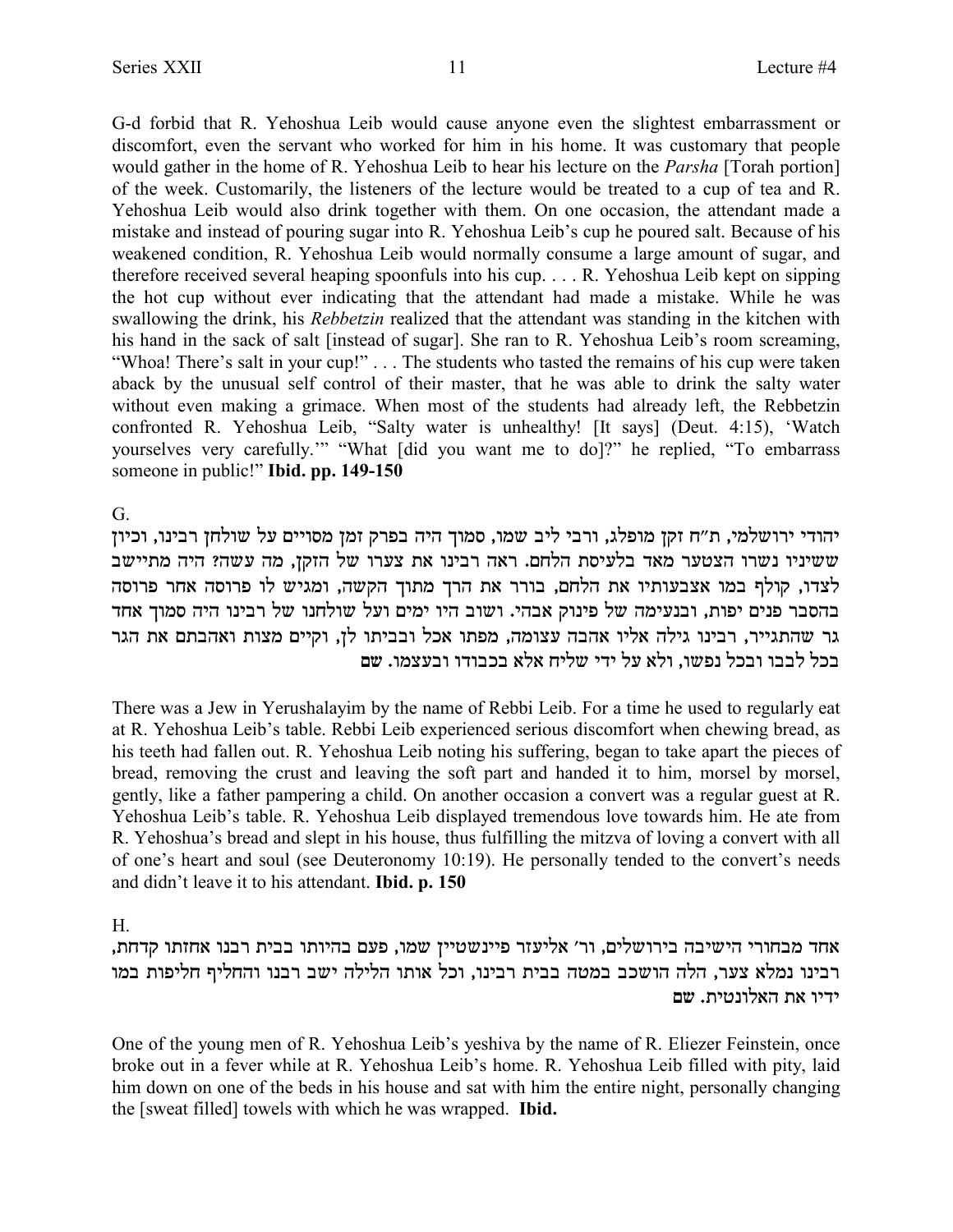$\mathbf{I}$ 

אחד מתלמידי רבנו, חזקה היתה בידו לשמור מדי שנה בשנה את החטים של רבנו לשם אפיית המצות, ורבינו מסתמך על נאמנותו והשגחתו. מעשה ואותו תלמיד הלך לעולמו, וקרובי רבנו אמרו להוציא את החטה המשומרת ולהעבירה למקום אחר, הדבר נודע לרבינו ועיכב בעדם מעשות כזאת, שלא לגרום בפעולה זו צער להאלמנה, ושלא להוסיף עי"ז יגון על יגונה. שם ע׳ ק"נ

It was the custom of one particular student of R. Yehoshua Leib's to grind on his behalf the wheat that was to be used for baking the *matzos* and he completely relied upon his student's integrity and careful supervision. When that student [suddenly] passed away, R. Yehoshua Leib's intimates were planning to remove the *shemura* (watched) flour [from the deceased student's home] and place it under the watchful supervision of someone else. As soon as he became aware of this plan, he prevented them from carrying it out, as he wanted to spare the *almonah* (widow) further grief on top of what she was already experiencing. **Ibid.** 

IV. **Psychic Powers** 

 $\mathsf{A}$ 

זיידל ווייספיש מירושלים, נטפל אל רבנו להעתיר בעד הילד שלו אשר חלה קשה בעיניו ולא יכול לפקוח אותם זה כמה ימים. ילך וישוב אל ביתו מרגיע אותו רבנו. אץ האב הביתה, ועיני הילד פקוחות. עמוד אש ע' ק"ס, ר' יוסף שיינברגר

[R.] Zaidel Weissfish of Yerushalayim once came to R. Yehoshua Leib Diskin to ask him to pray on behalf of a child of his who was suffering from an eye ailment and already for some time wasn't able to open his eyes. R. Yehoshua Leib calmed him down with the words, "[Don't worry, just] go back home." The father hurried home and the child's eyes were already open. Amud Aish p. 160, R. Yosef Sheinberger

<sub>B</sub>

האשה הצדקנית שיינדל בלויא בירושלים מספרת: מעשה ובשעות הלילה חלה לפתע ילד בכורה (ה"ה הרב משה בלויא), וכמו השחר עלה נחפזה אל רבנו. טרם הספיקה להרצות דבריה באה התשובה הנוקבת: הילד יחלים. שם

The saintly woman, Shaindel Blau of Yerushalayim related the following, "One night my first born (R. Moshe Blau) became seriously ill and I rushed in the morning to [R. Yehoshua Leib]. Before I even began to speak, he answered me, 'The child will be all right.'" Ibid.

 $C_{\cdot}$ 

ר׳ משה ויינגרטן מירושלם, חלה בנו, חיים הירש, בעודנו נער כבן שתים עשרה שנה, אם הילד באה לפני רבינו שיתפלל לחיי הבן. "הבן יברא ויקים דור" מרגיע רבנו את האם. הנער החלים גדל ונשא אשה ואחרי הולידו שני ילדים חלה ומת והוא בן עשרים ושתים שנה. היו שנזכרו אותו היום בסגנון ברכתו של רבנו – הקים דור ושבק חיים. שם

At the age of twelve, Chaim Hirsch, the son of R. Moshe Weingarten, became [deathly] ill. His mother came to R. Yehoshua Leib and asked him to pray on her son's behalf. He replied, "Your son will live and establish a new generation." The mother immediately calmed down and her son soon recovered. After reaching adulthood, he married and fathered two children. Subsequently, however, he fell ill and passed away at the age of twenty two. It was then that they were reminded of the unusually worded prediction that R. Yehoshua Leib had made that day. Ibid.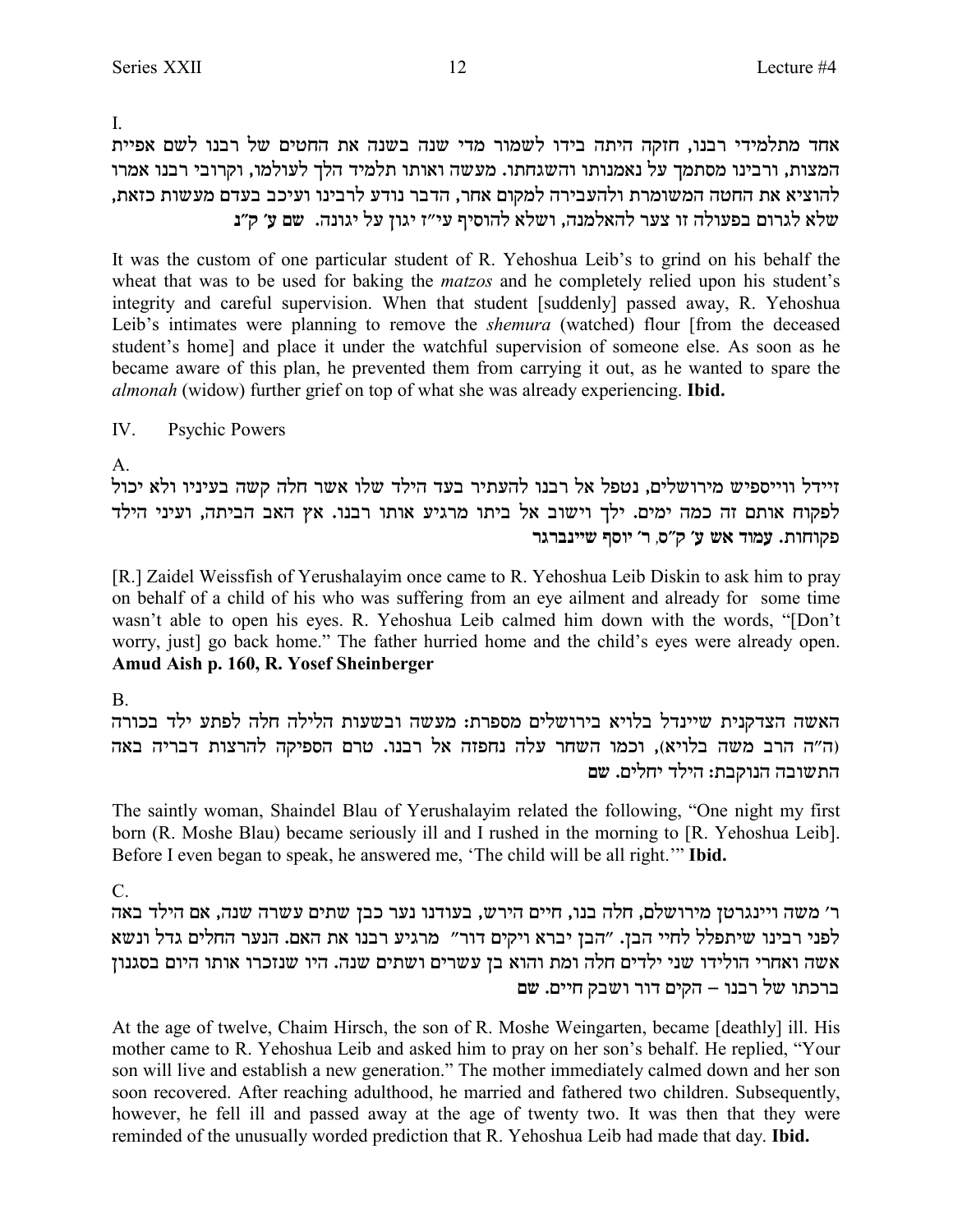D.

יש והזכירו לפני רבנו שם של החולה ורבנו הסתפק בתפלה קצרה על אתר, ויש שהוסיף לייעץ ולהדריך. יש והעצה היתה שכלית, כלומר אפשר היה פחות או יותר לקרבה אל השכל ולעמוד על משמעה, ולתת לה טעם והגיון, ויש שעצתו היתה אמונה בלבד, לא הסבר לה ולא הבנה לה, סגולה, שבני הדור לא עמדו על תוכה ומהותה אבל חזו את תוקפה ועוצמה כי רב הוא. את עצתו השמיע בקצב פסקני ולא יסף, הסברים לא ניתנו. מעשה היה ואחד יצא לפתע מדעתו, בני המשפחה הודיעו צערם לרבינו וביקשו שיתפלל בעדו. לימדו עם החולה משניות בסדר זרעים היתה עצת רבינו. קבעו אתו שיעור במשניות זרעים. קמעה קמעה והאיש החלים. שוב היה מעשה בירושלם, ואשה אחת הופיעה בבית רבינו, והביעה את צערה על כי משכלת היא את בניה בקטנותם ר"ל, ומבקשת ברכת רבינו. רבינו מייעץ לה, לקבל עליה מעתה לברך ברכת המזון מתוך סידור, צייתה ונפקדה בזרע של קיימא. שם ע' קס"א

[R. Yehoshua Leib's responses were varied.] At times, after someone would make mention of the name of a sick person, R. Yehoshua Leib would be satisfied to just offer a short prayer on that person's behalf. At other times, he would also offer his advice and guidance. Sometimes the advice seemed to be based upon logic, i.e. it seemed at the very least to border upon logic and one could attribute the advice to common sense. At other times, his advice was taken on pure faith, without any explanation or understanding. . . . [For instance,] there was an incident when someone suddenly became demented. The family shared their grief with R. Yehoshua Leib and asked that he pray on his behalf. "Learn with him *Mishnayos Seder Zera'im*," was his advice. They followed his advice and had set up a schedule to learn *Mishnayos Seder Zera'im*, and slowly the man improved and was cured. There was yet another incident in Yerushalayim where a woman came to R. Yehoshua Leib's home and expressed here distress that she kept on losing her children in infancy, may we be spared, and asked him for his blessing. He then advised her to accept upon herself to always *bench* (recite the grace after meals) from a *siddur* (while reading the words directly from a prayerbook). She followed his advice and she was blessed with children that grew to maturity. **Ibid. p. 161**

E.

סח לי הרה"ג רבי חיים מן בירושלם: אחד הפציר פעם ברבינו שיתפלל שבנו הגר במדינת רוסיא, . . . יפקד בזרע של קיימא. נענה לו רבינו רביני ואמר: זאל אייער זוהן ארויס גיין פון דיא בלאטע ההוא היה גר במחוז ידוע ברוסיא ששמו בלאטע בלשונם). עקר הבן את רגליו למקום אחר ונפקד **my** .mipaa

Rabbi Chaim Mann of Yerushalayim once told me, "Once, someone pleaded with R. Yehoshua Leib that he pray on behalf of a son of his who lives in Russia that he be blessed with healthy children. He replied, "*zol ehr aroiss geyin fun di blotta*" (he should leave the "muddy" area). [The son happened to live in an area of Russia whose name in Russian was the equivalent of the Yiddish term "*blotta*" or mud.] The son left the area and was subsequently blessed with children. **Ibid.**

F.

הרב משה בלויא סיפר שבהיותו בשנות הילדות, קרה והרה"ג רבי ליב חפץ מירושלם חלה קשה, עמד רבינו ושלח על ידו את כיפת־ראשו לחבוש אותה בראש החולה. הגאון רבי משה שוחט מירושלם חלה פעם, ולפי עצת הרופאים נסע לעיר יפו, אלא בשובו לירושלם הדביקתהו שנית מחלתו, ושלח להודיע צערו לרבינו. רבינו שאל: כלום הלך לכותל המערבי בשובו מיפו? שיעשה את דרכו לכותל מערבי ורפא לו. שם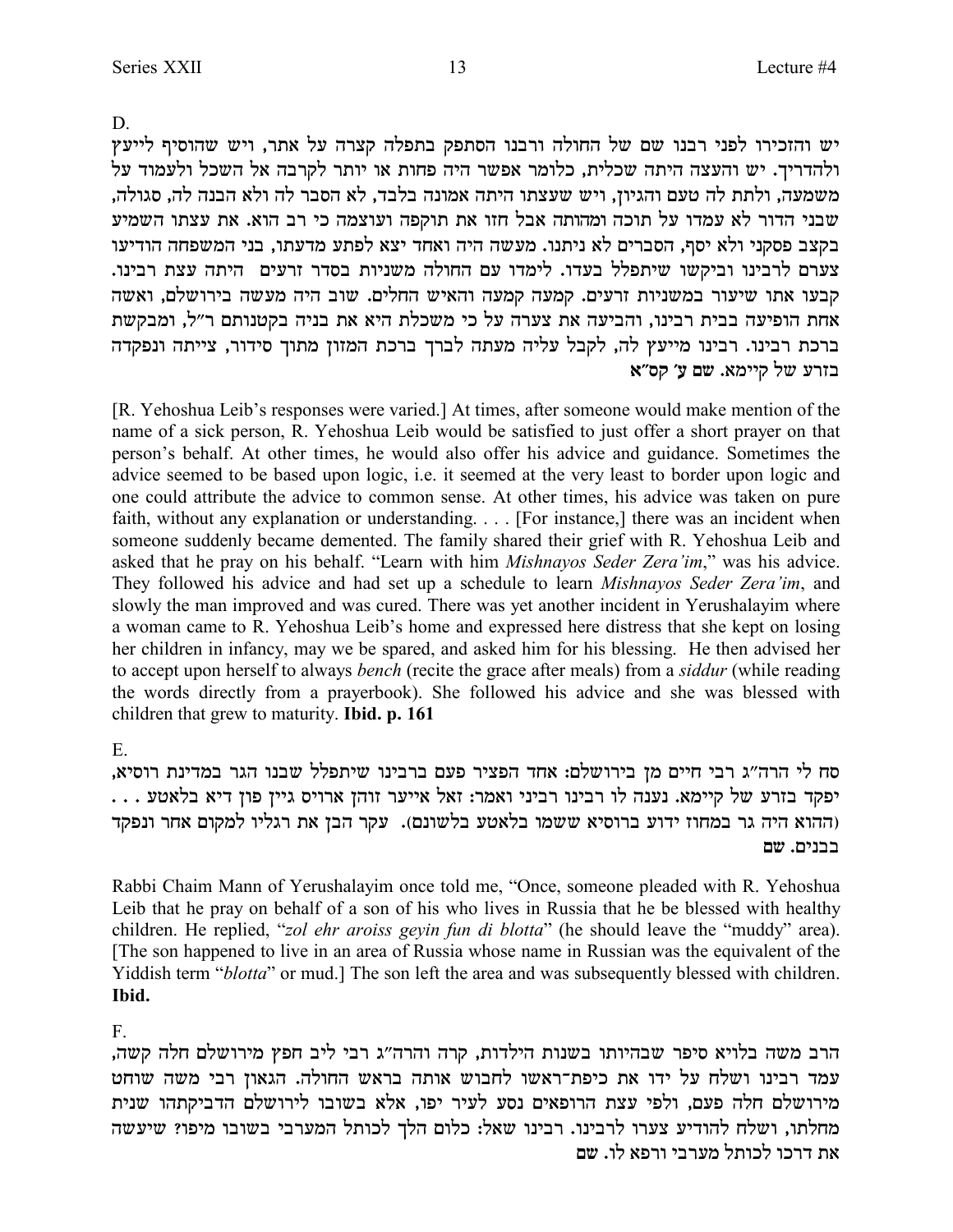HaRav Moshe Blau related that when he was still a child, HaRav HaGaon R. Leib Chefetz of Yerushalayim became seriously ill. R. Yehoshua Leib gave R. Blau his own personal yarmulka (head covering) and told him to place it on top of R. Chefetz's head. HaGaon R. Moshe Shochat once became ill, and upon the advice of his doctors, traveled to Jaffa (Yafo). Upon his return he experienced a relapse and sent someone to inform R. Yehoshua Leib of his suffering. R. Yehoshua Leib posed the question, "Did he go to the Kosel Maaravi (the Western Wall) on his return from Yafo?" Upon hearing this, R. Chefetz made his way to the Kosel Maaravi and his condition quickly improved.

### $\mathsf{G}$

מעשה באחד שנלקח לעבודת הצבא, והוסע לחזית אשר במרחקים, עברו ימים ואשתו קבלה מכתבו של הקצין הממונה על אותה החטיבה בה שירת הבעל, ובו ייאמר כי בעלה נהרג בתפקידו. על סמך זה הוציאה האשה כתב היתר להינשא, אחר כל הבירורים והחקירות, ועמדה להתחתן עם אחד מחסידי חב״ד. אלא כאשר אותו חסיד שם פעמיו לרבו הגה״ק האדמו״ר בעל צמח צדק זיע״א וביקש הסכמתו לנשואיו, השיבו הרבי שאין הוא מצטרף להיתר זה אלא אם רבי יהושע ליב יצטרף אף הוא, אחרת אין ההיתר היתר. פנתה האשה אל רבינו להתירה מכבלי עיגונה, ורבינו, במקום מתן היתר שתנשא, מייעץ הוא לה לשגר שליח מיוחד לאותה העיר בה חי בעלה בתקופת שירותו בצבא, ולחקור על עקבותיו, ועל השליח – מתנה רבנו – להתעכב בעירו גם בימים הנוראים. היא מלאה אחר עצת רבנו, ובעיצומו של יום הכפורים פגש השליח את בעלה החי בבית הכנסת. שם ע' קס״ב-קס״ג

There was an incident with someone who was drafted in the army and was transported to the front, which was a long distance away. Some time passed and his wife received a letter from his commanding officer that her husband had died in the line of duty. After proper investigations were made by the Bais Din, this woman received a written affirmation from them that she was allowed to remarry. The *heter* (allowance) was primarily based upon this letter. Subsequently, she [became engaged] and was about to get married to a *chosid* of *Chabad*. The *chosid* first traveled, however, to his Rebbi, HaGaon HaKadosh [Rav Menachem Mendel Schneersohn,] the author of the work *Tzemach Tzedek*, may his merit protect us, Amen, to receive his appproval for his upcoming marriage. The Rebbi replied that he would only be a part of this *heter* [to allow the woman to remarry] if R. Yehoshua Leib Diskin would also agree to be part of this. Otherwise, [in his eyes] the *heter* has no validity. The woman then turned to R. Yehoshua Leib that he release her from her state of being an *Agunah* (in limbo). R. Yehoshua Leib, instead of granting her a *heter*, advised her to send a special agent to the city where her husband had lived during the period of his army service and to make serious inquiries about his whereabouts. R. Yehoshua Leib insisted that the agent must also stay there for the *Yomim Noro'im* (the High Holy Days). She followed his advice and on Yom Kippur, in the *shul* (synagogue), the agent happened to meet her husband, who was alive and well. **Ibid. pp. 162-163** 

H.

סוחר ירושלמי בשם ב. מ. יצא עליו רינון בעיר ובעטיו עמד ביום בהיר אחד וברח לחו"ל, אשתו ובניו נשארו מעוגנים ללא מזון ומחיה, ועקבותיו של ב. מ. לא נודעו, שנים על שנים חלפו ואין שום ידיעה אודותיו. כעבור שנים קרה והרב ליב סלנט (בנו של מרן שמואל סלנט) עשה את דרכו לעיר פרנקפורט לרגל עסקיו, ההוא הופתע לפגוש את ב. מ. כשהוא מסב לו בצד כותל מזרח של בית הכנסת בשורה אחת עם נכבדי העיר. נטפל אליו ר׳ ליב בצאתו מבית הכנסת, והוכיחו על עזבו את בני ביתו ללא משעז, ועל ניתוק כל קשרים עמהם. ב.מ. נתבהל וחשש שלא יבולע לו ע״י הפרסום, הזדרז והושיט לידיו של רבי ליב מאה מרק, ועשאו שליח להוליך הכסף לאשתו בירושלם, בצרוף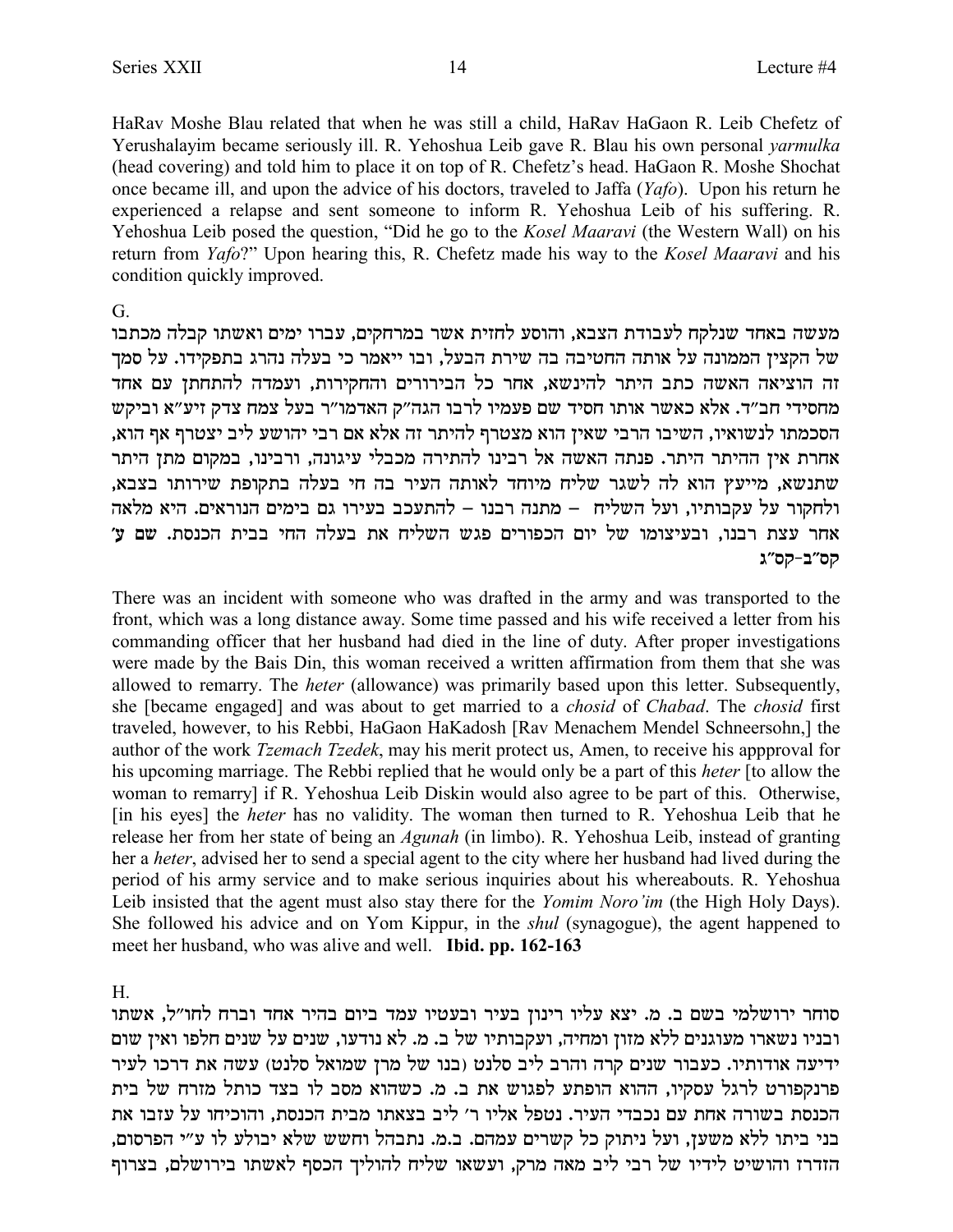הבטחה שבימים הקרובים ישוב הביתה. דבר הבשורה שהביא ר' ליב הרנין את לב המשפחה האומללה, ולבם במלא חדוה, סיידו את הבית, קישטו את החדרים ואת הרהיטים, וציפו מיום ליום לבואו של ב. מ. צפייתם אבל לשוא היתה ותוחלתם הממושכה היתה למו מחלת לב גרידא, שוב חלפו שנים ואין שום ידיעה אודותיו, יבבת העגונה השכולה בבית הגאון מרן שמואל סלנט השכם והערב, קרעה לבבות, בני הבית היו עטופים בבזיון, ואוכלים לחם חסד על שלחן אחרים, ואין .<br>מושיע לה. מרן שמואל סלנט הריץ מכתב לרבה של פרנקפורט שיתחקר אחר עקבותיו של ב. מ הרב השיב כי אכן עשה האיש זמן ממושך בעירו, אבל מכבר עזב את העיר, באמרו שהוא נוסע לצרפת. המכתב הסתום לא רק שלא העלה ארוכה לפצעי המשפחה, אלא עוד העמיק והרחיב את היסורים, והגדיל את סאת המרירות והדכאון של המשפחה. הדברים הגיעו עד לפני רבינו, העגונה .<br>השכולה הופיעה וגוללה לפניו את כל אשר מצא אותה, ואת תעלומת בעלה, היא סיפרה לרבינו כמו כן על פגישותיו עם רבי ליב בעיר פרנקפורט ועל המכתב ששלח הרב, והיא עומדת ומבקשת על .<br>נפשה שרבינו יחיש להצלתה. רבינו, אחר ששמע את צקון לחשה עד תומה, נענה אליה בנחת לשונו, ובנעימה של שקליא וטריא כדרכו, ואמר: הדעה נותנת שכיון שאמר שהוא נוסע לצרפת, הרי נסע לצרפת, ואם לצרפת? בודאי שנסע לפריז . . . אם כן? משתאה האשה לשמוע. עצתי ממשיך רבינו שתסעי לפריז ומיד. והוצאות הנסיעה? מוסיפה היא למלמל. ועד הכללי צריך לספק דמי הוצאות הדרך מרגיע אותה רבינו. האשה פנתה לועד הכללי וביקשה את תמיכתו לטובת דמי הוצאת נסיעתה לפריז, אבל הגבאים הודיעו לה שאין בסמכותם להוציא על דעת עצמם סכום כסף בשיעור כזה, היא עשתה את דרכה לבית הגאון מרן שמואל סלנט, וגילתה לו כי רבינו השיא לה לנסוע לפריז לחפש שם את בעלה האובד, בני ביתו של הגר"ש סלנט, נמלאו התפעלות, לבם פג להאמין כי אכן  $\overline{\phantom{a}}$ עצתו של הרב מבריסק היא זאת שהיא תסע לפריז, על סמך זה שבעלה הגיד ליהודי פנקפורט שהוא נוסע לצרפת, הסברא הלא נותנת – טענו בני הבית – שאם הוא אמר שנוסע לצרפת, בטח הערים ונסע בכוונה למדינה אחרת בכדי להסוות על מקומו, ואף אם נסע לצרפת, מי זה אומר שנסע דוקא לפריז, ובכלל מוזר שרבינו יפסוק שעל ועד הכללי לשאת בעול הוצאה זו, אשר תועלתה בספק .<br>גדול. האומללה לא הרפתה, הגניחות והיבבות הממושכות עשו את שלהן, ושמש הבד״צ, ר׳ פייבל .<br>הירשברג, עלה בשליחותם אל רבינו לשימוע אם אכן מפיו הטהור יצאה העצה, ואם באמת כך הורה רבינו כדרכו חוזר מלה במלה על דבריו: הדעה נותנת שכיון שאמר שהוא נוסע לצרפת, הרי נסע לצרפת, ואם לצרפת, בודאי שנסע לפריז. ובודאי מסיים רבינו שועד הכללי ישא בעול הוצאת הנסיעה. בפקודת מרן שמואל סלנט ניתן לה בו ביום הסכום הדרוש מקופת ועד הכללי והיא נסעה לפריז. האשה בבואה לפריז קנתה לה שביתתה בבית הכנסת אורחים שבעיר. ועיניה כלות אחר בעלה שנעלם. עברו ימים והיא הרגישה תכונה מיוחדת באחד מאולמי הכנסת אורחים, הוגד לה כי אותו היום תתקיים באחד מאולמי הבית חגיגת חתונה, ואף היא הוזמנה להשתתף, ואכן אחר הצהרים החלו לנהור הקרואים והאורחים למיניהם, ואף היא תפסה לה מקום מיוחד. החתן הושב בראש המסובים חבוש פאר, ומחכים לבואו של הרב ושיסדר הקדושין, אלא בינתים נשאה האשה עיניה ואהה, בעלה ב. מ. הנהו החתן! תוך התרגשות והמהום צנחה ארצה והתעלפה, הוציאוה מתוך .<br>האולם עד שתשוב להכרתה. בו ברגע קם לפתע החתן ממקומו, גש אליה, ולחש באזנה מה שלחש. החופה הושהתה בינתים, הוא והיא התחמקו דרך דלת צדדית החוצה, עזבו שניהם את העיר, והגיעו כעבור כמה שבועות לירושלם, להפתעת כל בני העיר. שם ע׳ קס״ד-קס״ה

There was merchant in Yerushalayim by the name of B. M. who was the subject of rumors [of impropriety]. One fine day, he just got up and fled to *Chutz L'Aretz* (outside of *Eretz Yisrael*). His wife and children were left in limbo without food or a source of a livelihood and his whereabouts were unknown. Years passed and no one knew what became of him. It so happened, after some years had elapsed, that HaRav Leib Salant, the son of Rav Shmuel Salant, traveled to Frankfort on business and he happened to run into B. M. as he was sitting at the *Kosel*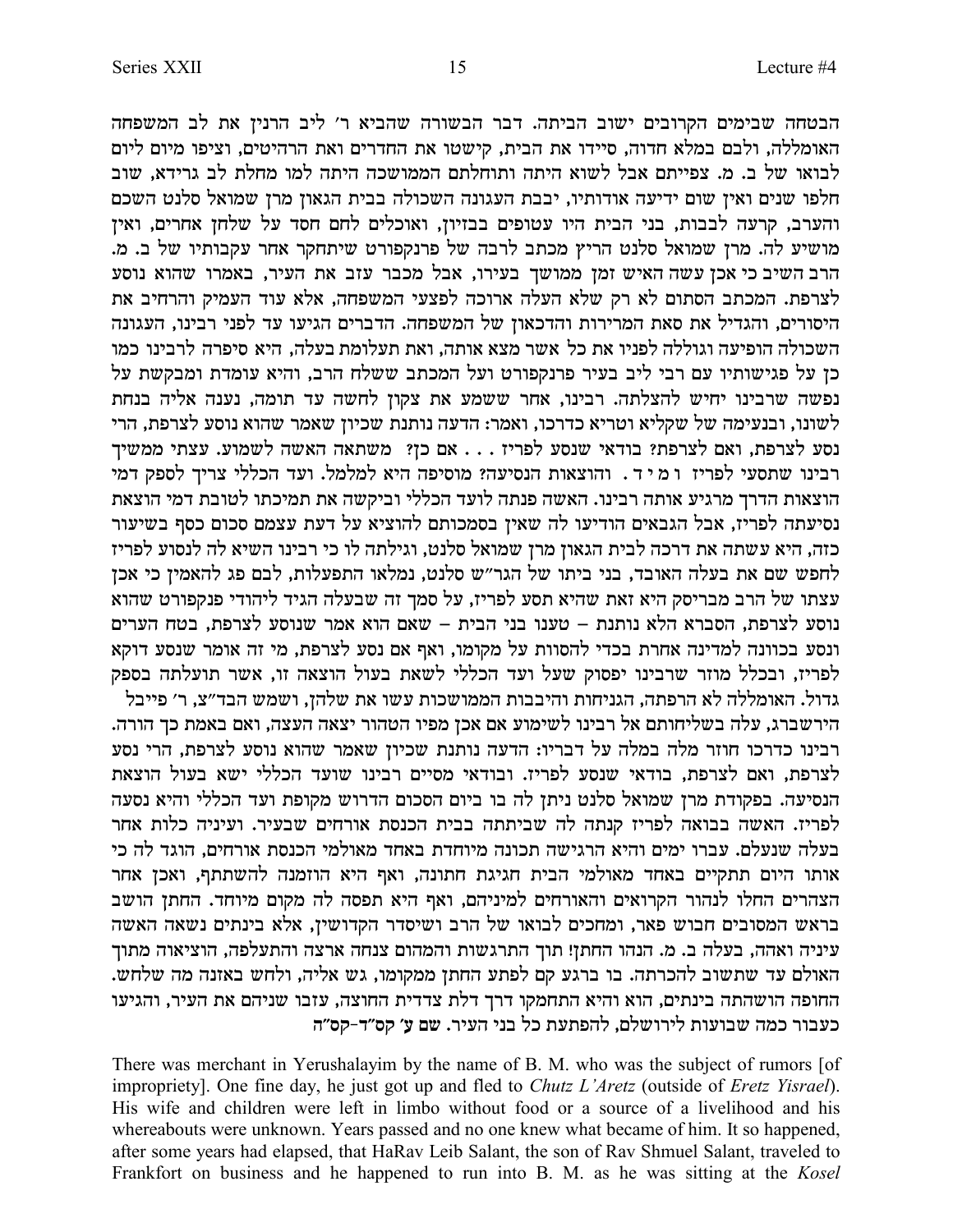*HaMizrach* (the prestigious Eastern Wall) of the *shul* (synagogue) together with the respected members of the community. Rav Leib came over to him as he was leaving *shul* and reprimanded him for having abandoned his family and leaving them helpless and for having severed any ties with them. B. M., afraid of the severe consequences if this were to be made public, quickly handed Rabbi Leib a hundred marks and appointed him as his agent to give the money to his wife in Yerushalayim, promising that he would soon return home. The good news that Rav Leib carried with him brought joy to this wretched family. They plastered the house, beautified the rooms and furniture, as they eagerly awaited, day after day, for the return of B. M. All their hopes were in vain, however, and all they received from this was just heartache. More years passed by without receiving any knowledge of his whereabouts. The cries of this woman, who kept on coming to the home of Rav Shmuel Salant, day and night, tore at the heart. The family was in a state of humiliation, always dependent upon the charity of others, with no hope in sight. Rav Shmuel Salant sent a letter to the *Rov* of Frankfort to inquire regarding the whereabouts of B. M. The *Rov* reported that although the man had spent a considerable time in his city, he had already left the city and had told others that he was traveling to France. Not only did this letter, which left so many unanswered questions, not heal the wounds of this family, but actually compounded all of their accumulated suffering and added to their bitterness and depression. This matter finally came to the attention of R. Yehoshua Leib, as the poor woman came to him and told over her entire story, i.e. the unknown whereabouts of her husband, his chance meeting with Rav Leib Salant, and the letter which the *Rov* sent. She stood there and pleaded for her life and beseeched R. Yehoshua Leib to save her. R. Yehoshua Leib, after hearing her whole story, responded calmly and in the form of Talmudic logic, which was his style, he told her, "Logic would dictate that when he said that he was traveling to France, in all probability he did travel there. And where in France did he travel? In all probability he traveled to Paris. . . . That being the case, my advice to you is to immediately travel to Paris." "And what about the travel expenses?" she asked. R. Yehoshua Leib assured her that the *Vaad HaKlali* (the Community Council) would pay her expenses. The woman then went to the *Vaad HaKlali* and requested that they defray the costs of her trip to Paris. The *gabbaim* informed her that they don't have the power, on their own, to disburse such a large sum. She then went to Rav Shmuel Salant and told him that R. Yehoshua Leib had convinced her to travel to Paris and to search there for her husband. The members of Rav Shmuel's household were taken aback. They couldn't believe that R. Yehoshua Leib would advise her to travel to Paris, just on the basis that [her husband] had told the Jews of Frankfort that he was traveling to France. Logic would dictate, the members of Rav Salant's household contended, that he certainly must have deceived them and planned to go to another country in order to hide his whereabouts. And even if he was traveling to France, who says that he was only traveling to Paris. And furthermore, they argued, it is strange that R. Yehoshua Leib would rule that it is the responsibility of the *Vaad HaKlali* to bear the financial burden of her trip, whose outcome is very doubtful. The poor woman did not let up and her moaning and wailing made their desired impact. The *shamash* (attendant) of the *Bais Din Tzedek*, R. Feivel Hirschberg, followed their instructions and went to R. Yehoshua Leib to ask him if he had, indeed, given her that advice and that he had really ruled [that it was the responsibility of the *Vaad HaKlali* to pay her expenses]. R. Yehoshua Leib, in his inimitable manner repeated word for word what he had said. . . . Consequently, at the order of Rav Shmuel Salant the necessary monies were given to her that very day and she proceeded to travel to Paris. When she came to Paris she made her way to the local *Hachnassass Orchim* (Communal Guest House) where she settled in. All the while that she was there she kept on looking for her missing husband. After a few days there, she sensed that there was unusual activity in one of the halls of the *Hachnassass Orchim*. [Upon inquiry,] she was told that a wedding would be held there that day, and she too, got ready [to join in the festivities]. After noon time the invited guests as well